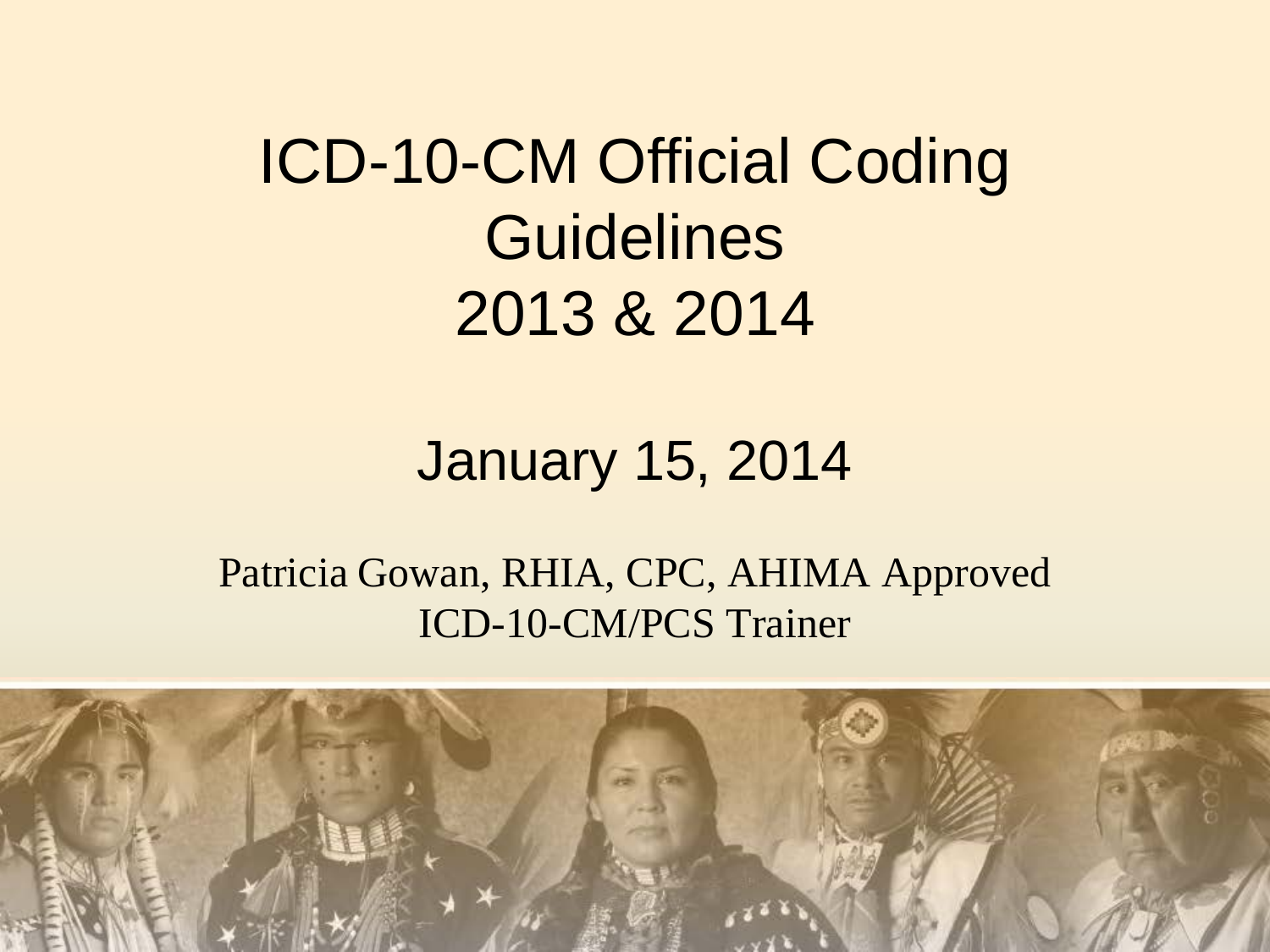#### **Resources**

ICD-10-CM Guidelines posted at NCHS website

- 2014 Official Guidelines for Coding and Reporting [http://www.cdc.gov/nchs/data/icd/icd10cm\\_guidelines\\_2014.pdf](http://www.cdc.gov/nchs/data/icd/icd10cm_guidelines_2014.pdf)
- 2013 Official Guidelines for Coding and Reporting [http://www.cdc.gov/nchs/data/icd/10cmguidelines\\_2013\\_final.pdf](http://www.cdc.gov/nchs/data/icd/10cmguidelines_2013_final.pdf)

ICD-10-CM and GEMS posted at CMS website:

- [https://www.cms.gov/Medicare/Coding/ICD10/2014-ICD-10-CM-and-](https://www.cms.gov/Medicare/Coding/ICD10/2014-ICD-10-CM-and-GEMs.html)[GEMs.html](https://www.cms.gov/Medicare/Coding/ICD10/2014-ICD-10-CM-and-GEMs.html)
- [https://www.cms.gov/Medicare/Coding/ICD10/2013-ICD-10-CM-and-](https://www.cms.gov/Medicare/Coding/ICD10/2013-ICD-10-CM-and-GEMs.html)[GEMs.html](https://www.cms.gov/Medicare/Coding/ICD10/2013-ICD-10-CM-and-GEMs.html)

AAPC ICD-9 to ICD-10 Reference Sheet

• <http://static.aapc.com/ppdf/ICD9-ICD10-reference-sheet1.pdf>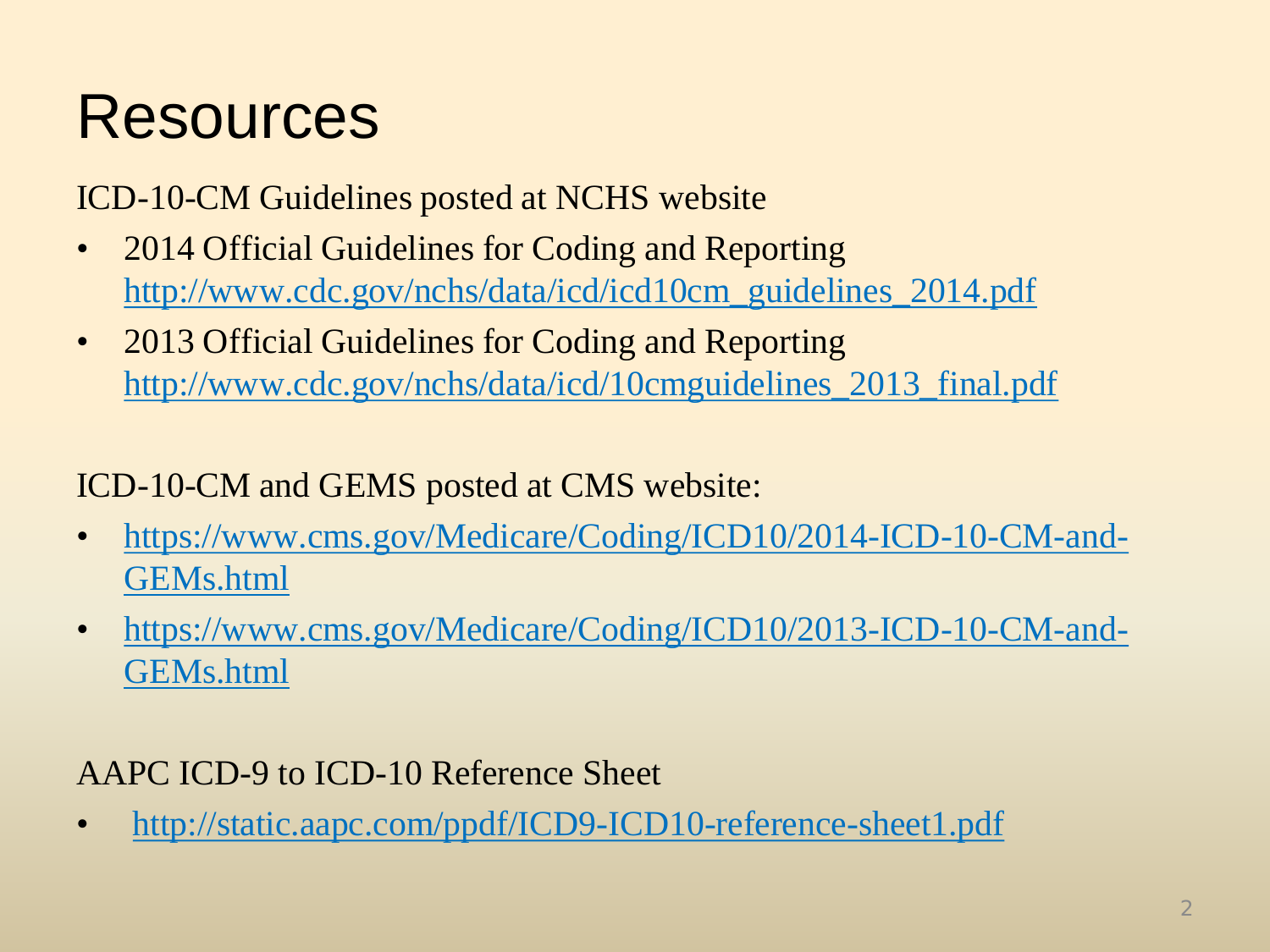## ICD-10-CM Official Guidelines for Coding and Reporting

- 
- 
- 
- 
- 

• Section I. Conventions, general coding guidelines and chapter specific guidelines • Section II. Selection of Principal Diagnosis • Section III. Reporting Additional Diagnoses • Section IV. Diagnostic Coding and Reporting Guidelines for Outpatient Services Appendix I. Present on Admission Reporting Guidelines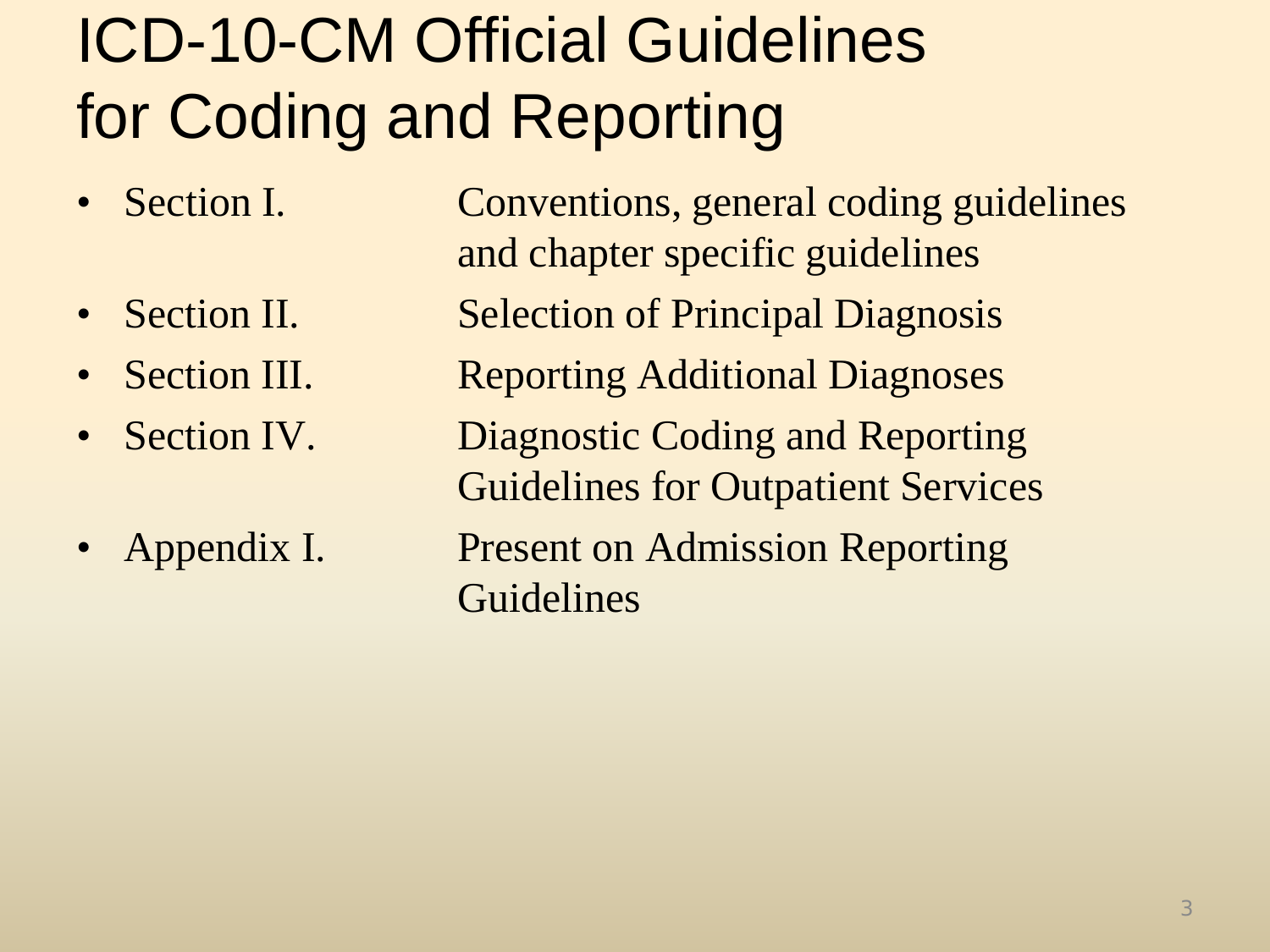## Guideline Changes

- Narrative changes appear in **bold** text
- Items underlined have been moved within the guidelines since the 2012 version
- *Italics* are used to indicate revisions to heading changes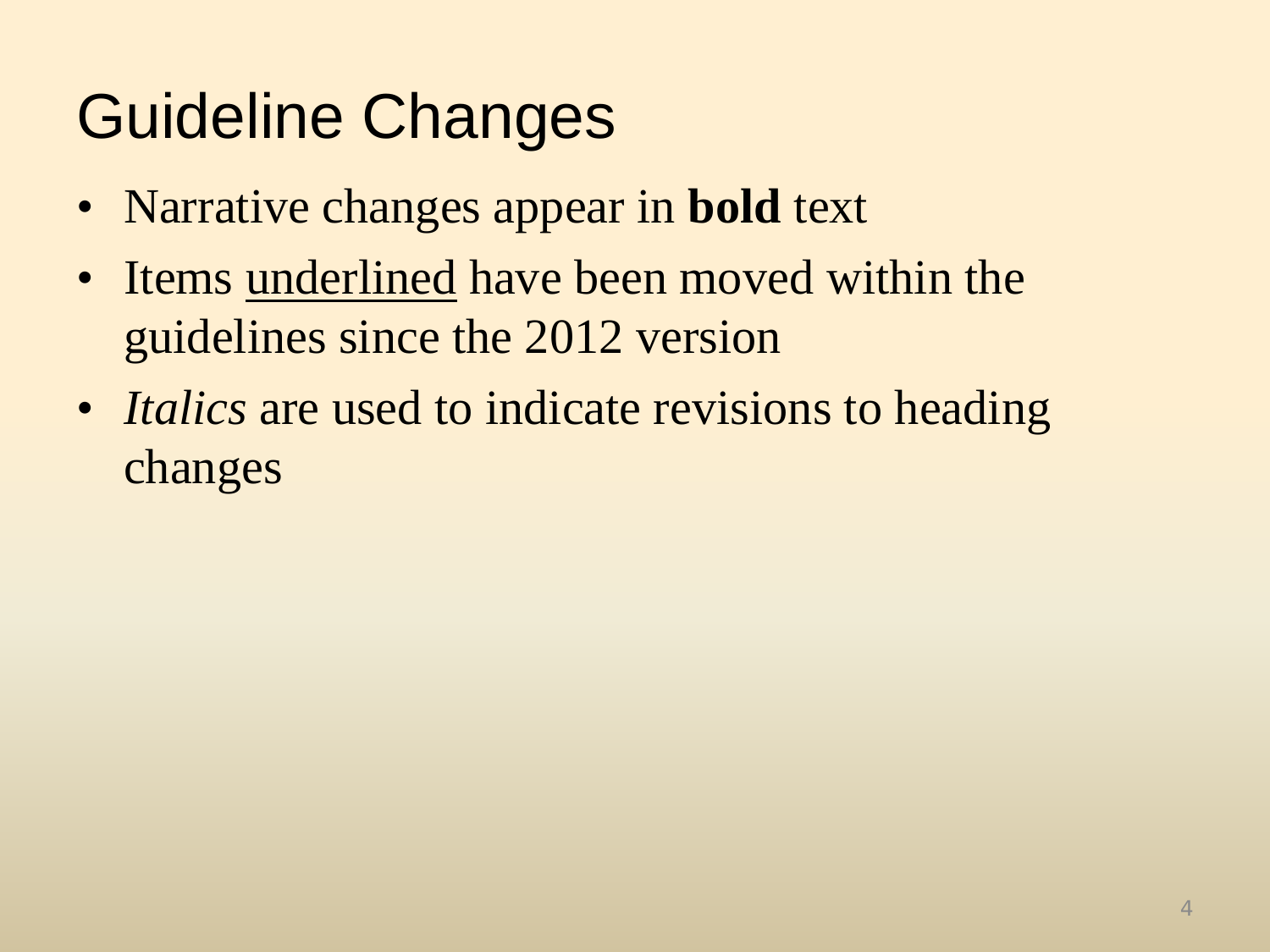## ICD-10-CM Conventions Section I.A.13

- Etiology/manifestation convention ("code first", "use additional code" and "in diseases classified elsewhere" notes)
	- There are manifestation codes that do not have "in diseases classified elsewhere" in the title. For such codes, **there is a "use additional code" note at the etiology code and a "code first" note at the manifestation code and the rules for sequencing apply**.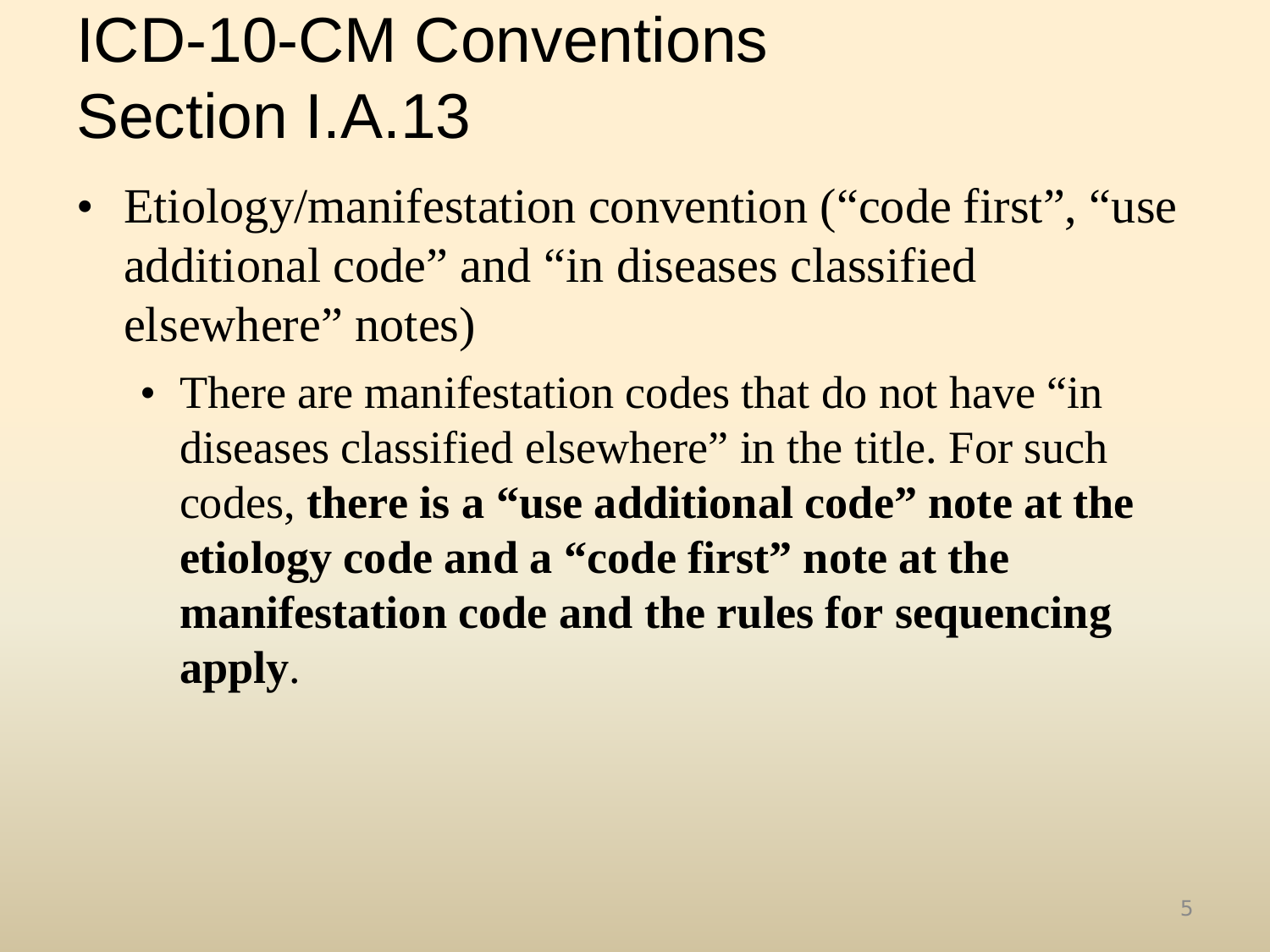## ICD-10-CM Conventions Section I.A.14

- "**And**"
	- The word "and" should be interpreted to mean either "and" or "or" when it appears in a title.
	- **For example, cases of "tuberculosis of bones", "tuberculosis of joints" and "tuberculosis of bones and joints" are classified to subcategory A18.0, Tuberculosis of bones and joints**.

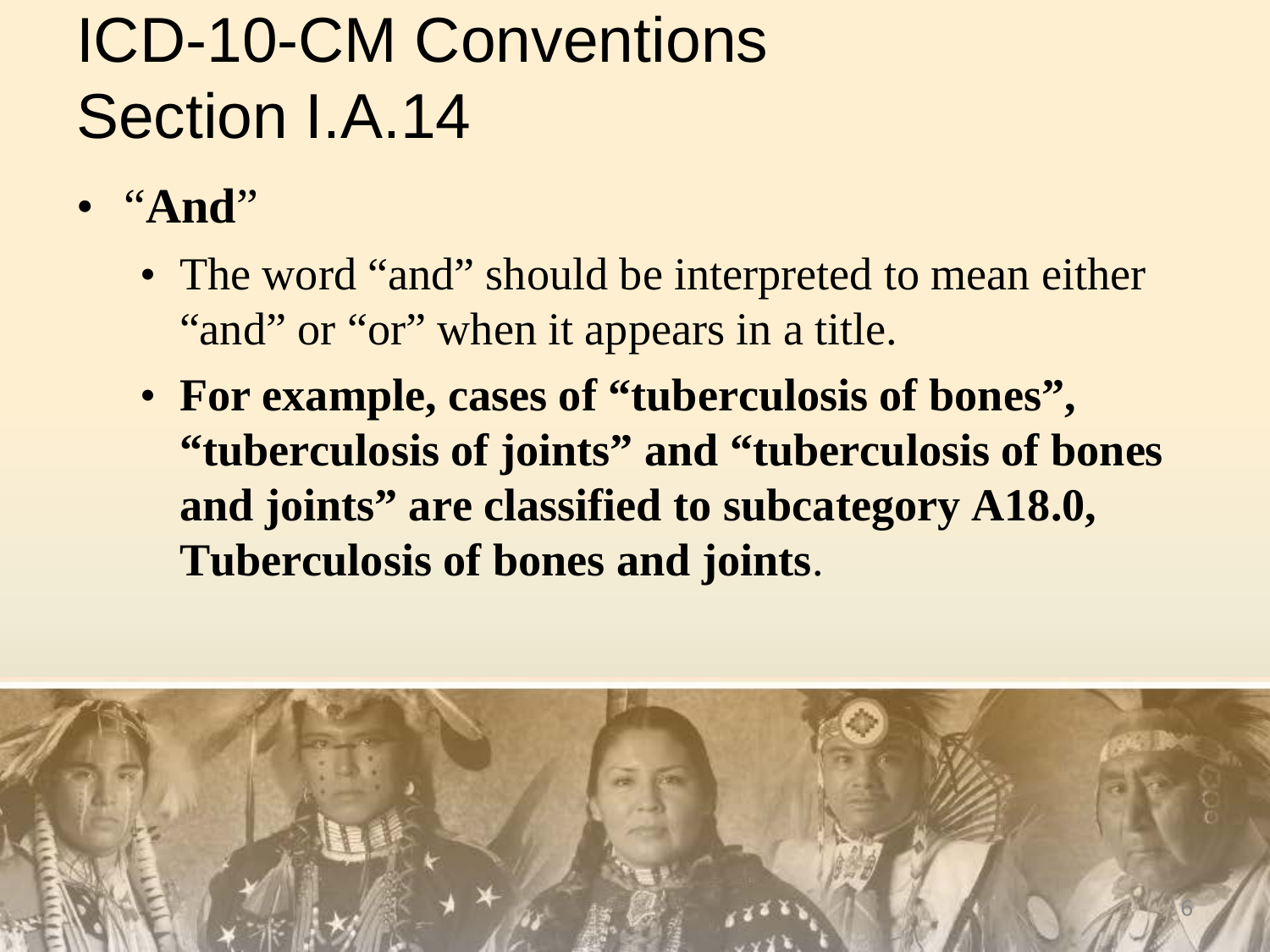## General Coding Guidelines Section I.B.13

**Laterality** 

• **Some ICD-10-CM codes** indicate laterality, **specifying whether the condition occurs on the left, right or is bilateral**. If no bilateral code is provided and the condition is bilateral, assign separate codes for both the left and right side. **If the side is not identified in the medical record, assign the code for the unspecified side.**

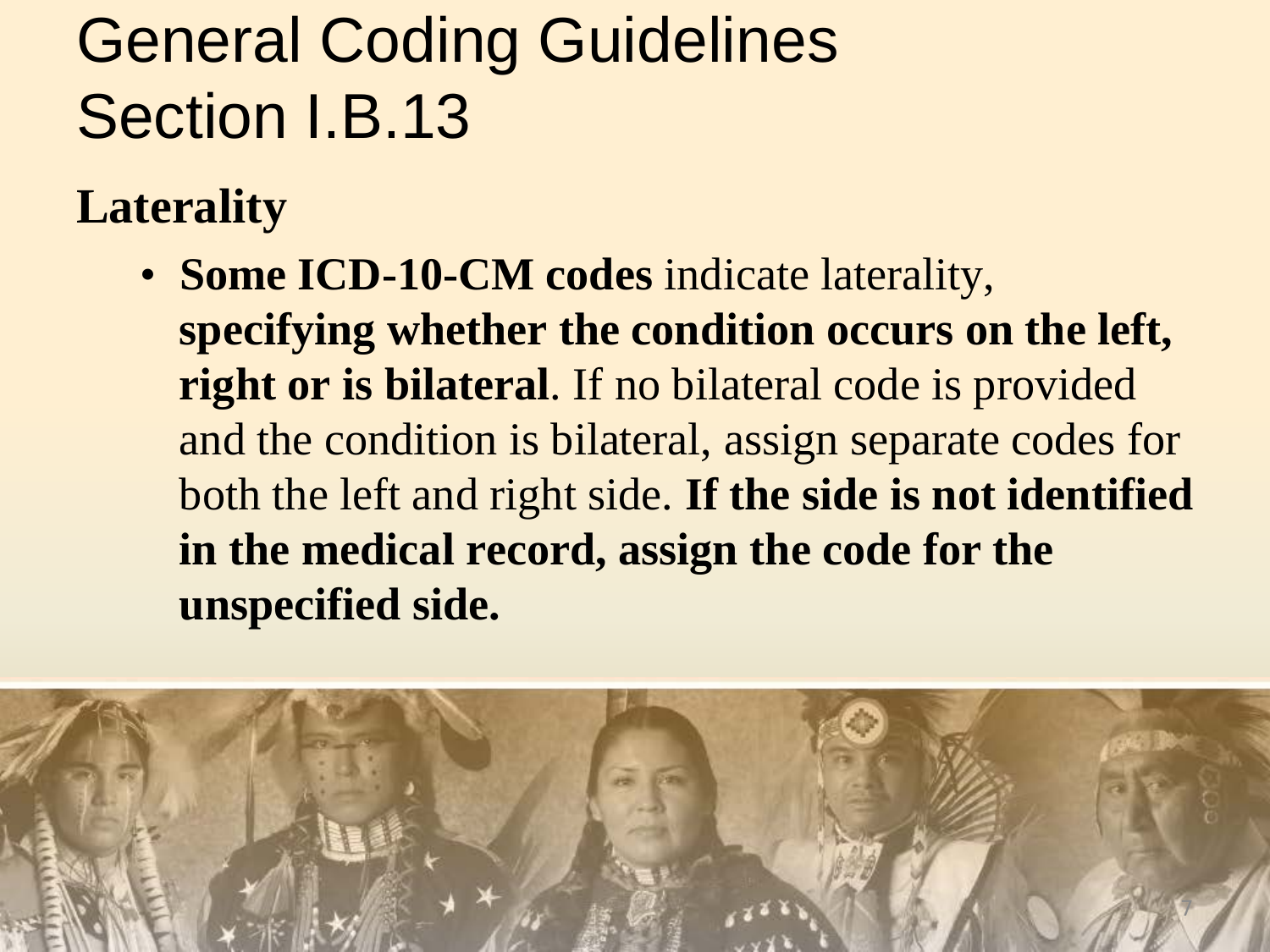#### Laterality Example

- A patient has bilateral carpal tunnel syndrome.
- The codes for carpal tunnel syndrome do not include a bilateral code.
- To report the bilateral condition, codes G56.01 *Carpal tunnel, right upper limb code G56.02 Carpal tunnel, left upper limb*, would need to be assigned.

*Source: AAPC ICD-10 Tips & Resources, ICD-10 Guidelines* 

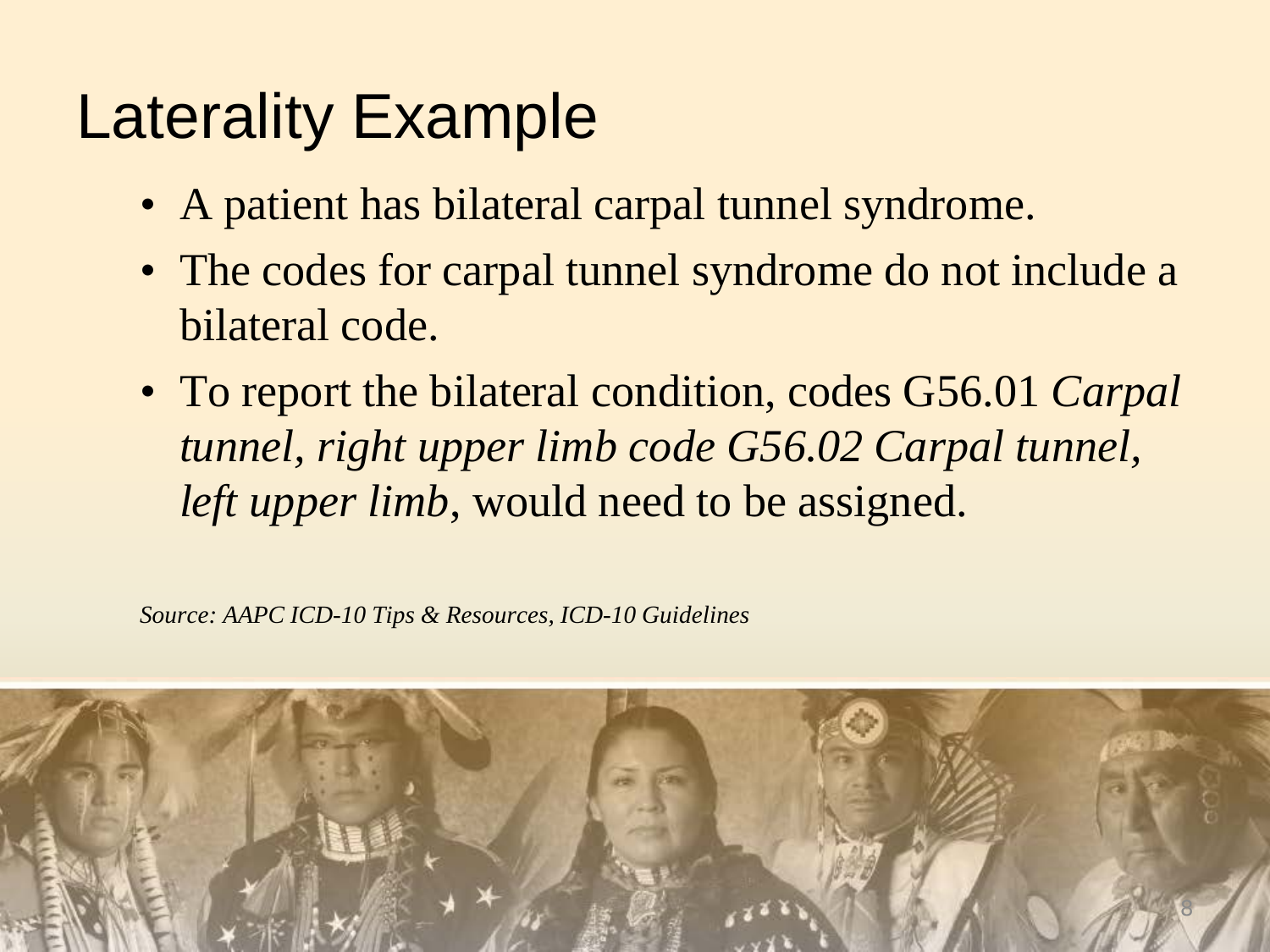### General Coding Guidelines Section I.B.14

#### **Documentation for BMI, Non-pressure ulcers and Pressure Ulcer Stages**

• For the Body Mass Index (BMI), **depth of nonpressure chronic ulcers** and pressure ulcer stage codes, code assignment may be based on medical record documentation from clinicians who are not the patient's provider…

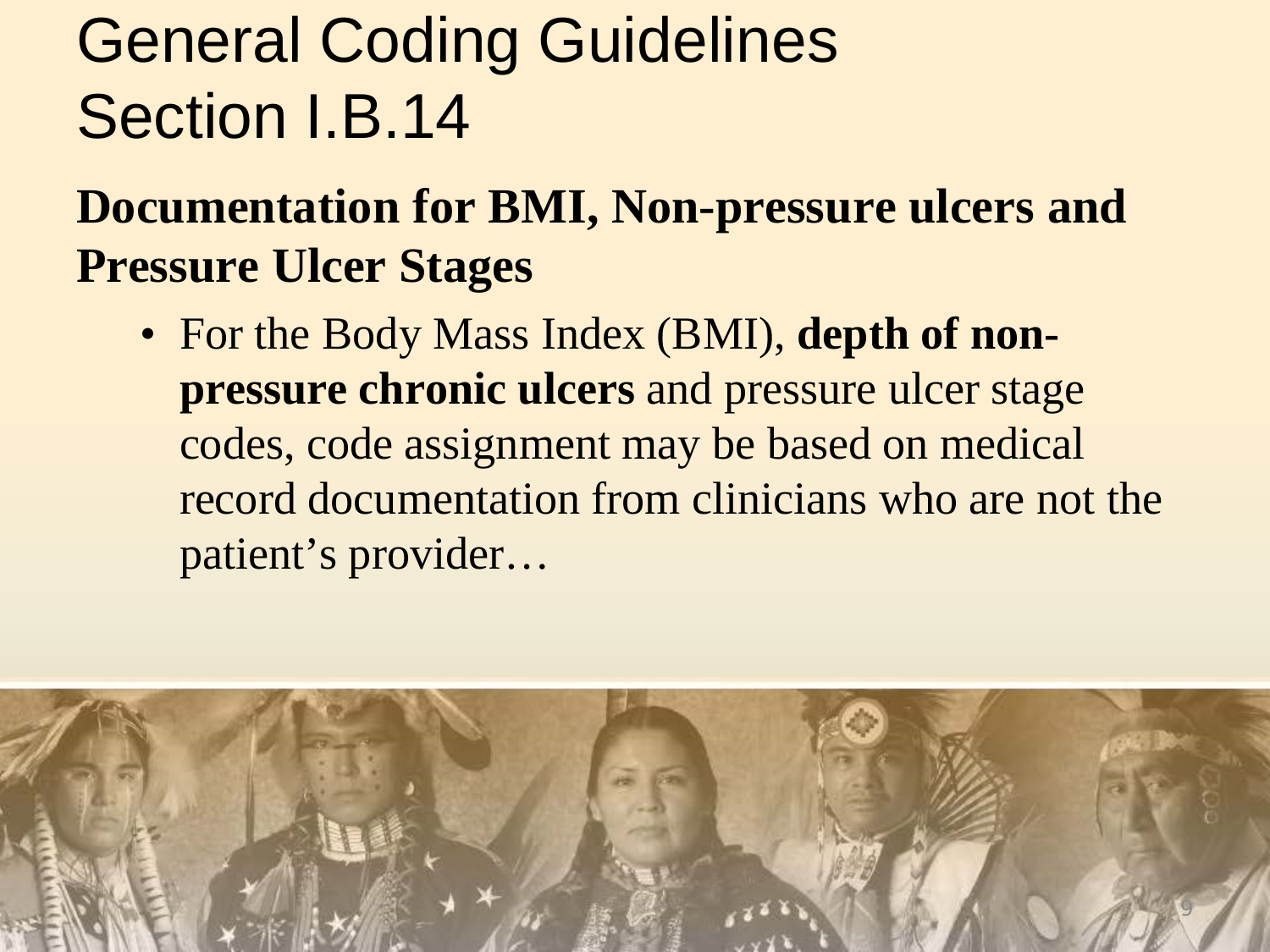## General Coding Guidelines Section I.B.15

#### **Syndromes**

• Follow the Alphabetic Index guidance when coding syndromes. In the absence of Alphabetic Index guidance, assign codes for the documented manifestations of the syndrome. **Additional codes for manifestations that are not an integral part of the disease process may also be assigned when the condition does not have a unique code.** 

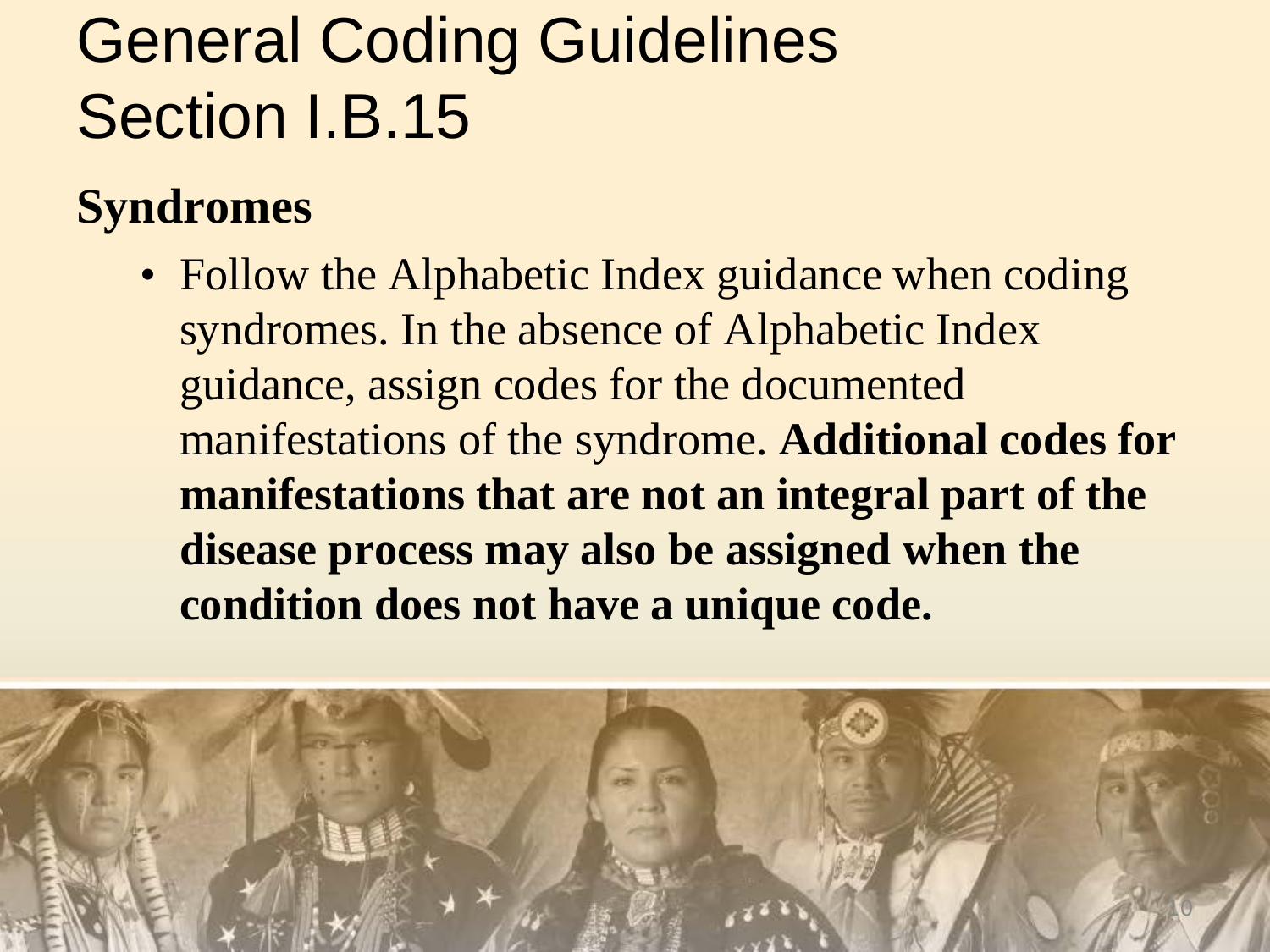## General Coding Guidelines Section I.B.17.

#### **Borderline Diagnosis**

• **If the provider documents a "borderline" diagnosis at the time of discharge, the diagnosis is coded as confirmed, unless the classification provides a specific entry (e.g., borderline diabetes). If a borderline condition has a specific index entry in ICD-10-CM, it should be coded as such. Since borderline conditions are not uncertain diagnoses, no distinction is made between the care setting (inpatient versus outpatient). Whenever the documentation is unclear regarding a borderline condition, coders are encouraged to query for clarification.**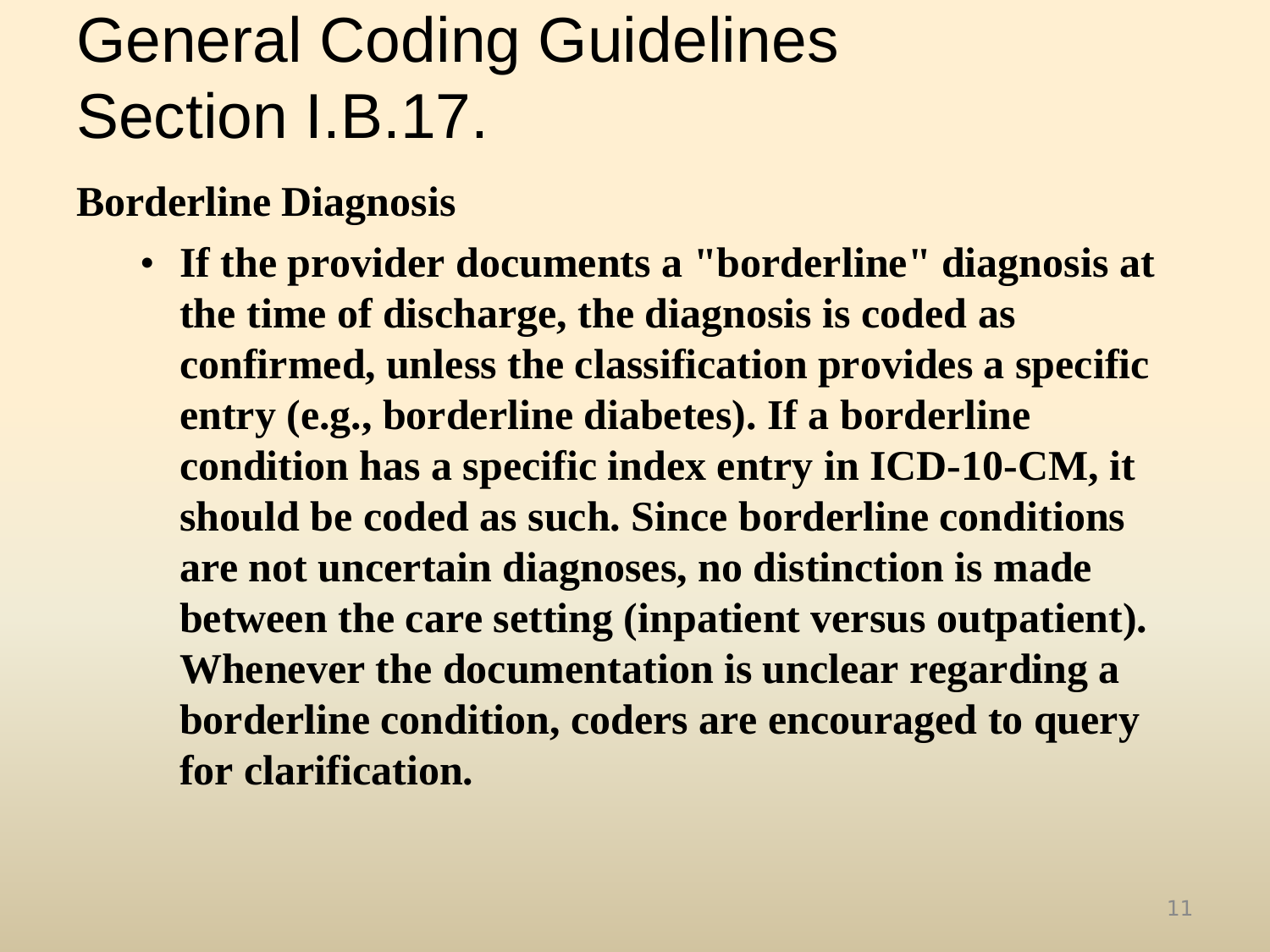# Borderline Diagnosis Example Borderline

diabetes mellitus R73.09 hypertension R03.0 osteopenia M85.8 pelvis, with obstruction 065.1 during labor personality F60.3

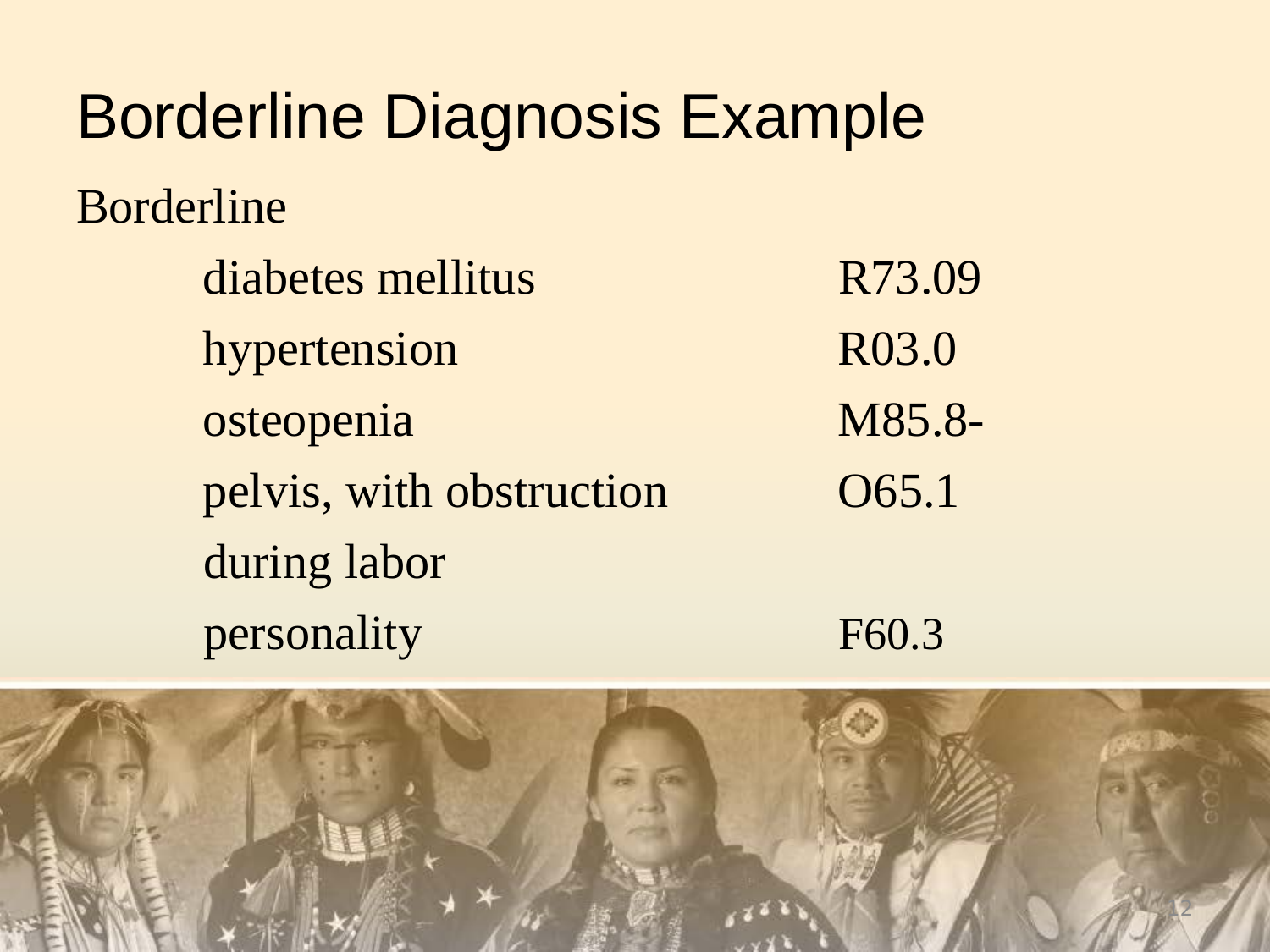## Chapter 2: Neoplasms (C00-D49) General Guidelines

• Malignant neoplasms of ectopic tissue are to be coded to the site **of origin** mentioned, e.g., ectopic pancreatic malignant neoplasms **involving the stomach** are coded to pancreas, unspecified (C25.9).

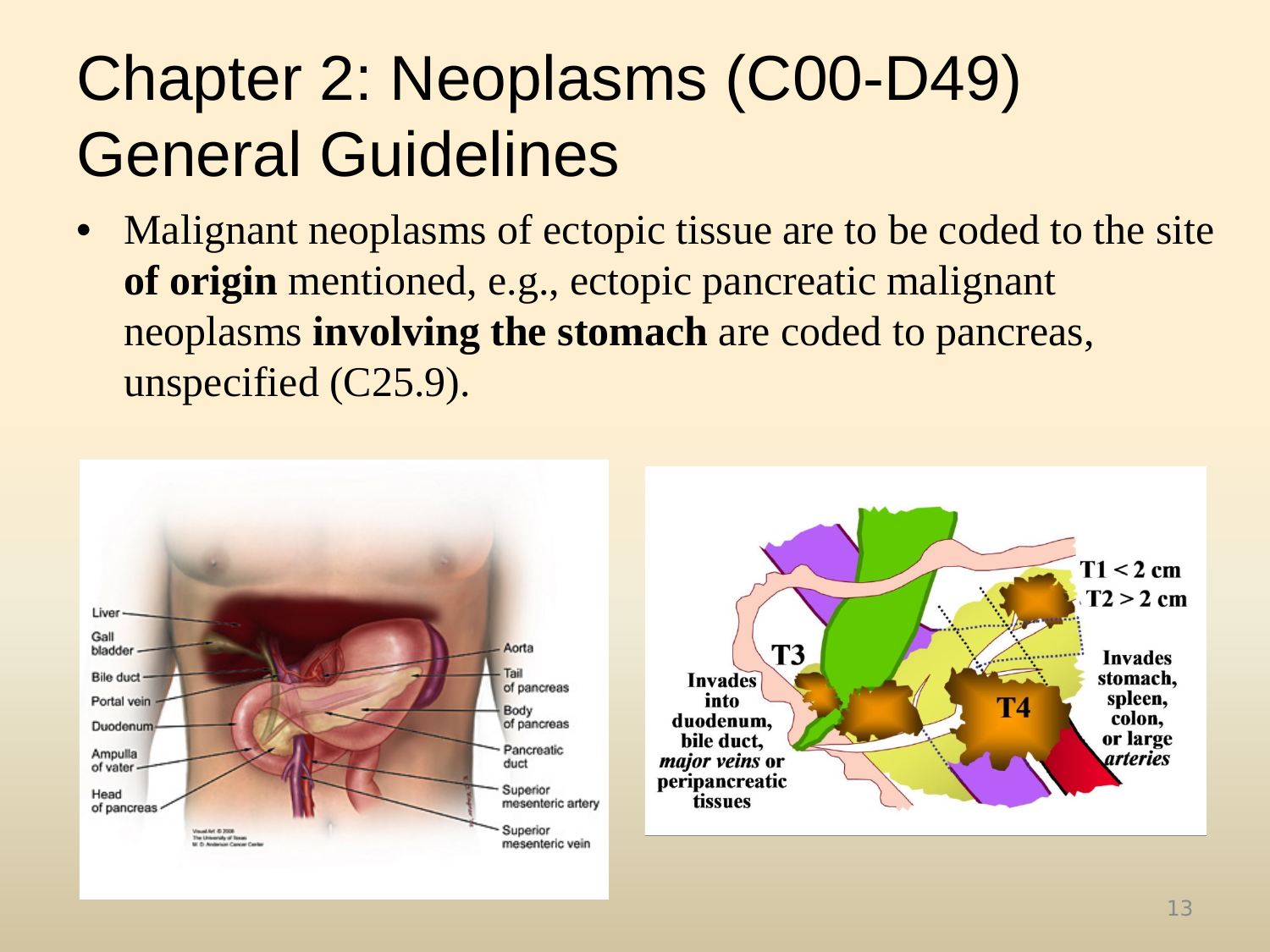#### Chapter 4: Endocrine, Nutritional, and Metabolic Diseases (E00-E89) Section I.C.4.

#### **Secondary diabetes mellitus**

• Codes under categories E08, Diabetes mellitus due to underlying condition, E09, Drug or chemical induced diabetes mellitus, **and E13, Other specified diabetes mellitus**, identify complications/manifestations associated with secondary diabetes mellitus. Secondary diabetes is always caused by another condition or event (e.g., cystic fibrosis, malignant neoplasm of pancreas, pancreatectomy, adverse effect of drug, or poisoning).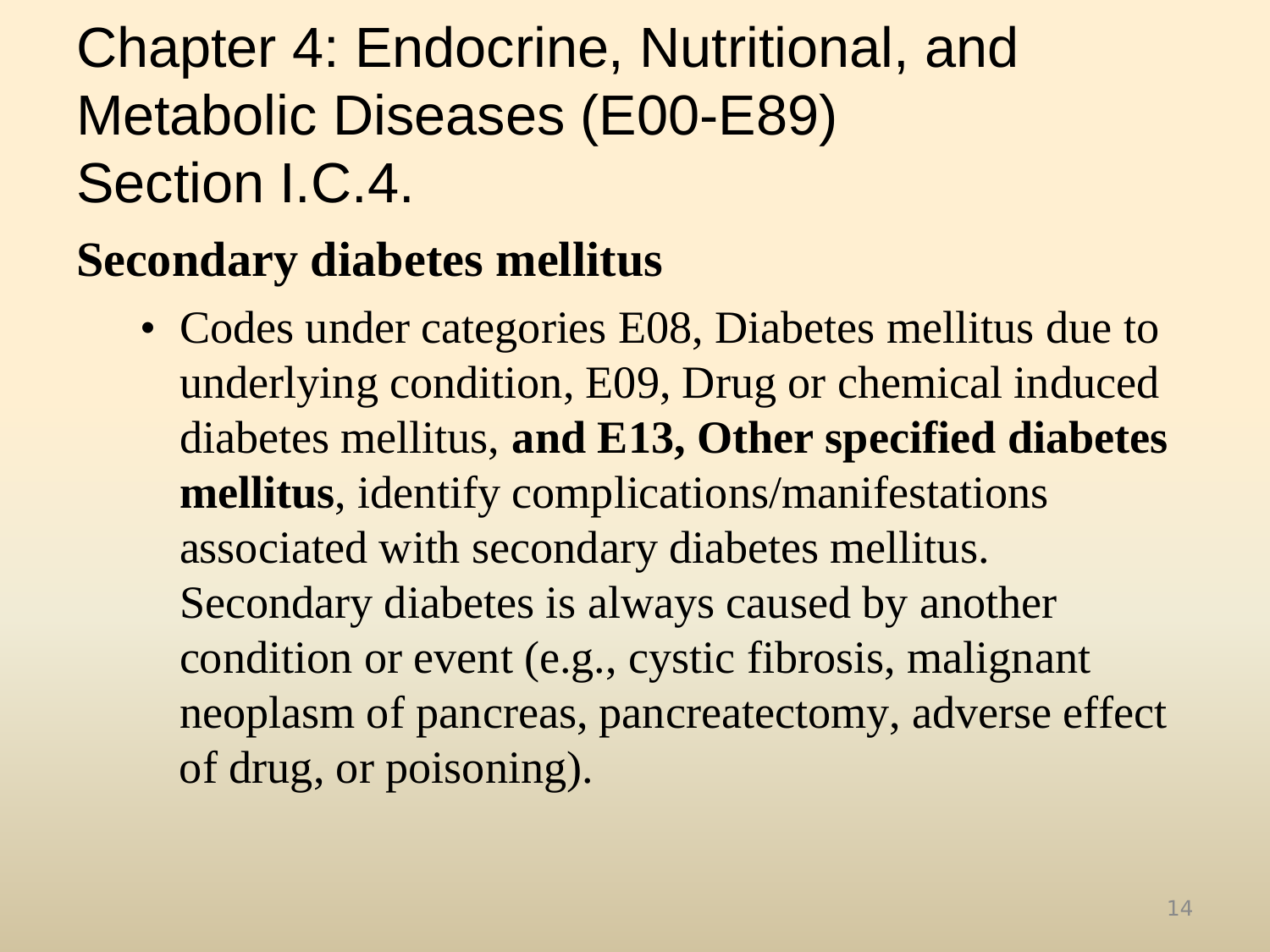Chapter 4: Endocrine, Nutritional, and Metabolic Diseases (E00-E89) Section I.C.4.

**Assigning and sequencing secondary diabetes codes and its causes** 

• The sequencing of the secondary diabetes codes in relationship to codes for the cause of the diabetes is based on the Tabular List instructions for categories E08, E09 **and E13**.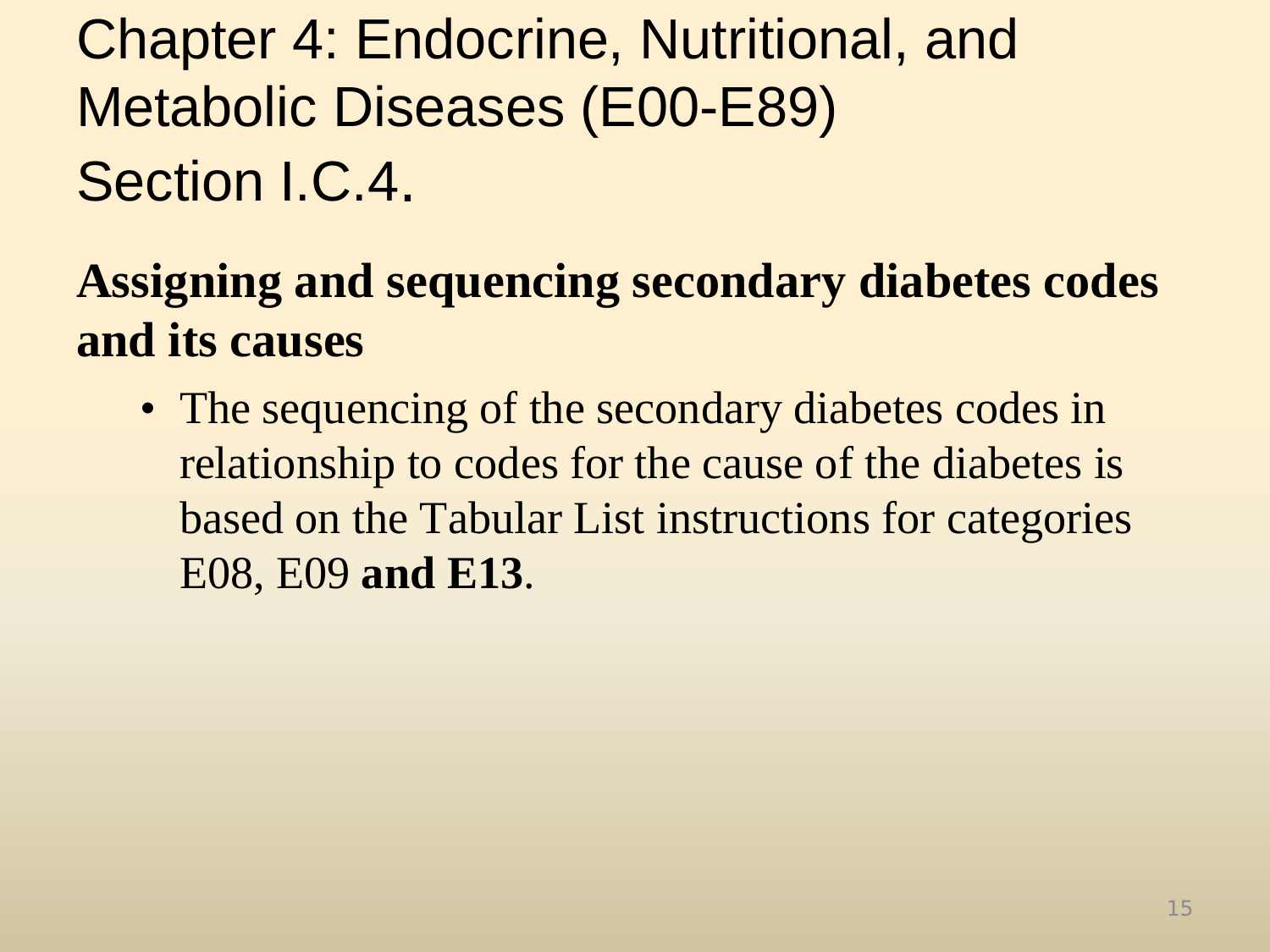#### Chapter 9: Diseases of the Circulatory System (I00-I99), Section I.C.9.

**Category I69, Sequelae of Cerebrovascular disease**

- **Codes from category I69, Sequelae of cerebrovascular disease, that specify hemiplegia, hemiparesis and monoplegia identify whether the dominant or nondominant side is affected. Should the affected side be documented, but not specified as dominant or nondominant, and the classification system does not indicate a default, code selection is as follows:**
	- **For ambidextrous patients, the default should be dominant.**
	- **If the left side is affected, the default is non-dominant.**
	- **If the right side is affected, the default is dominant.**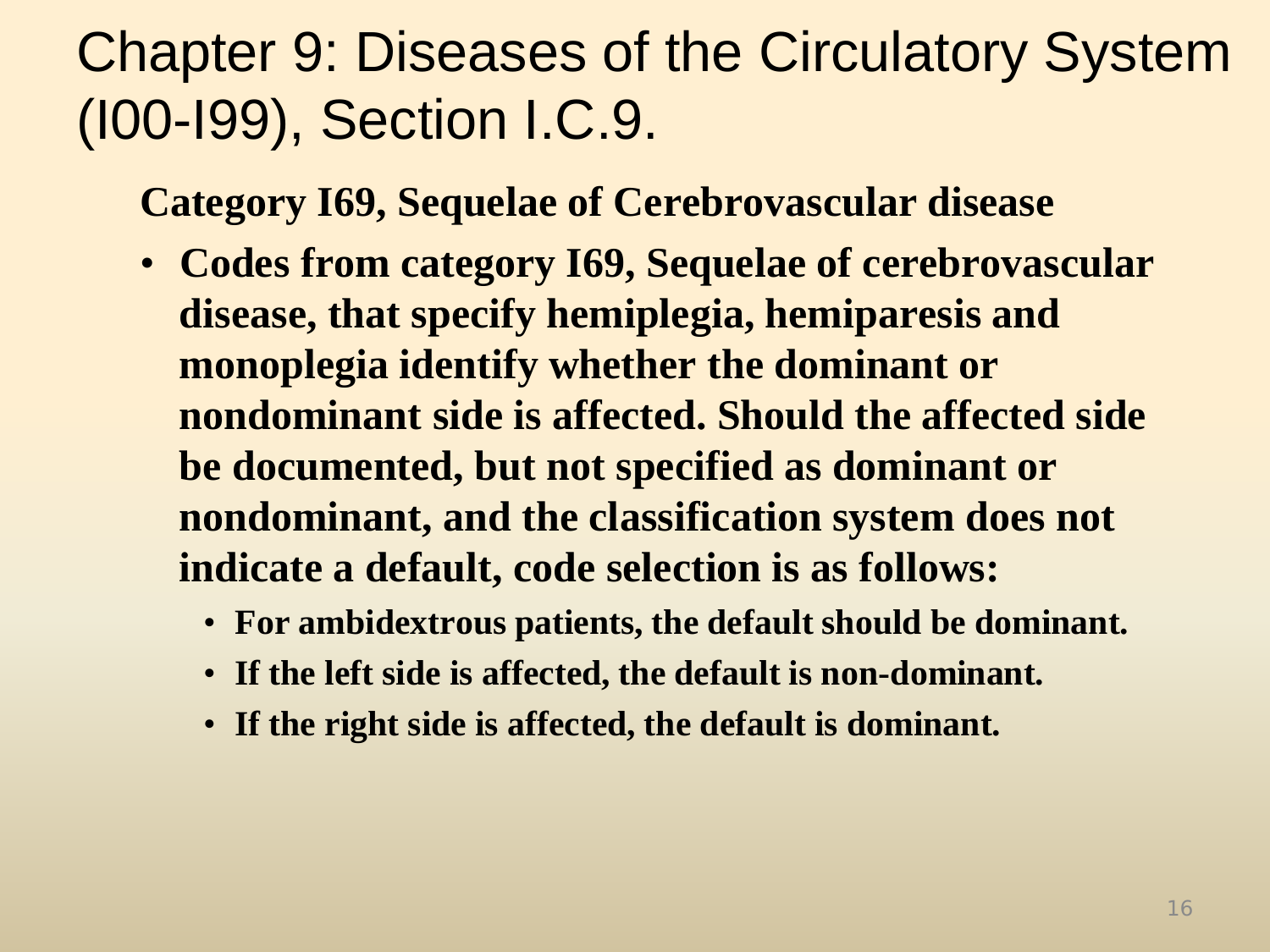### Chapter 9: Diseases of the Circulatory System (I00-I99), Section I.C.9.

• **Codes from category I69** *and Personal history of transient ischemic attack (TIA) and cerebral infarction (Z86.73)* 

**Codes from category I69 should not be assigned if the patient does not have neurologic deficits.** 

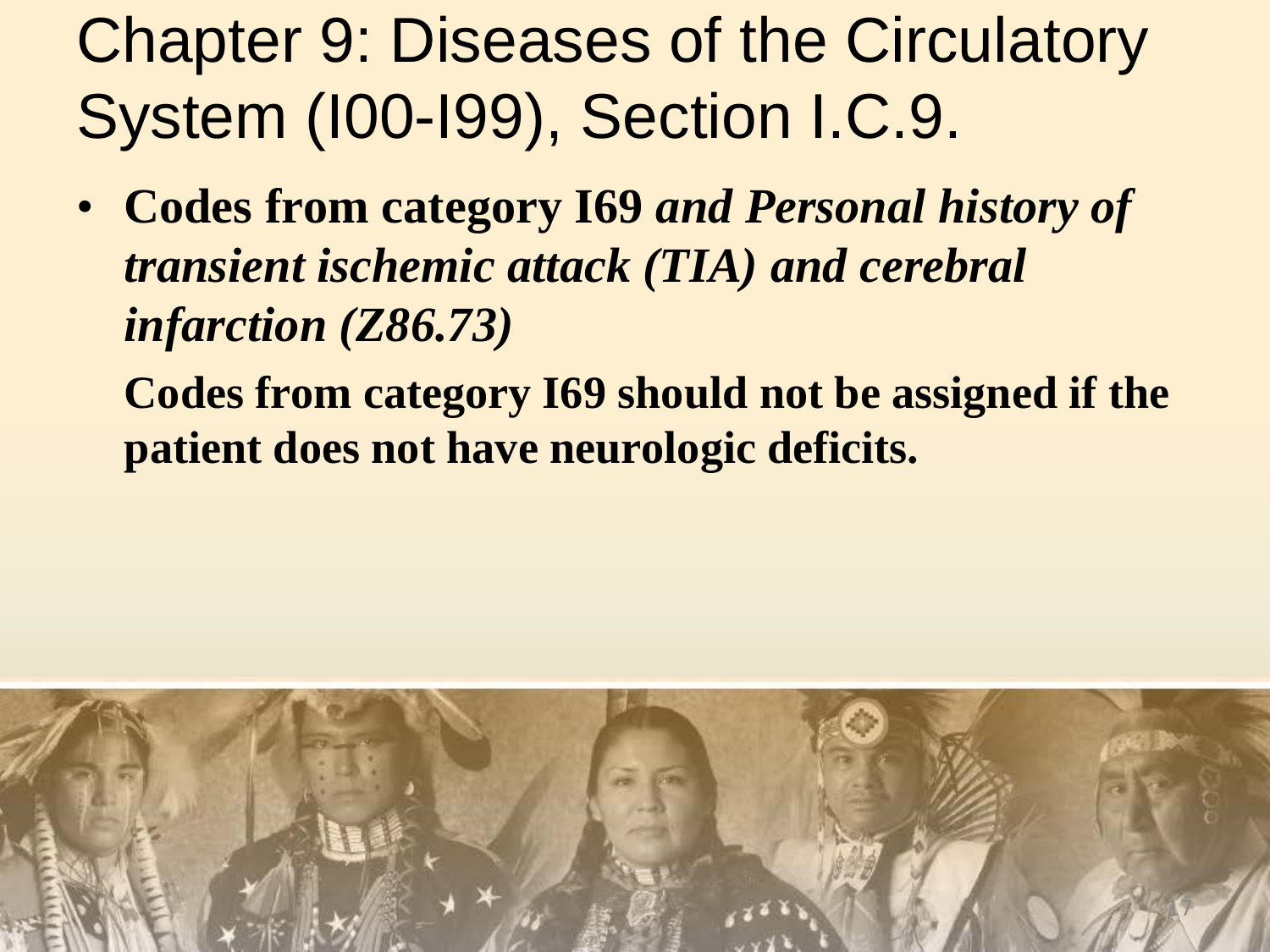#### Chapter 10: Diseases of the Respiratory System (J00-J99), Section I.C.10.

**Influenza due to certain identified influenza viruses** 

• Code only confirmed cases of influenza due to certain identified influenza viruses (category J09), **and due to other identified influenza virus (category J10).** This is an exception to the hospital inpatient guideline Section II, H. (Uncertain Diagnosis).

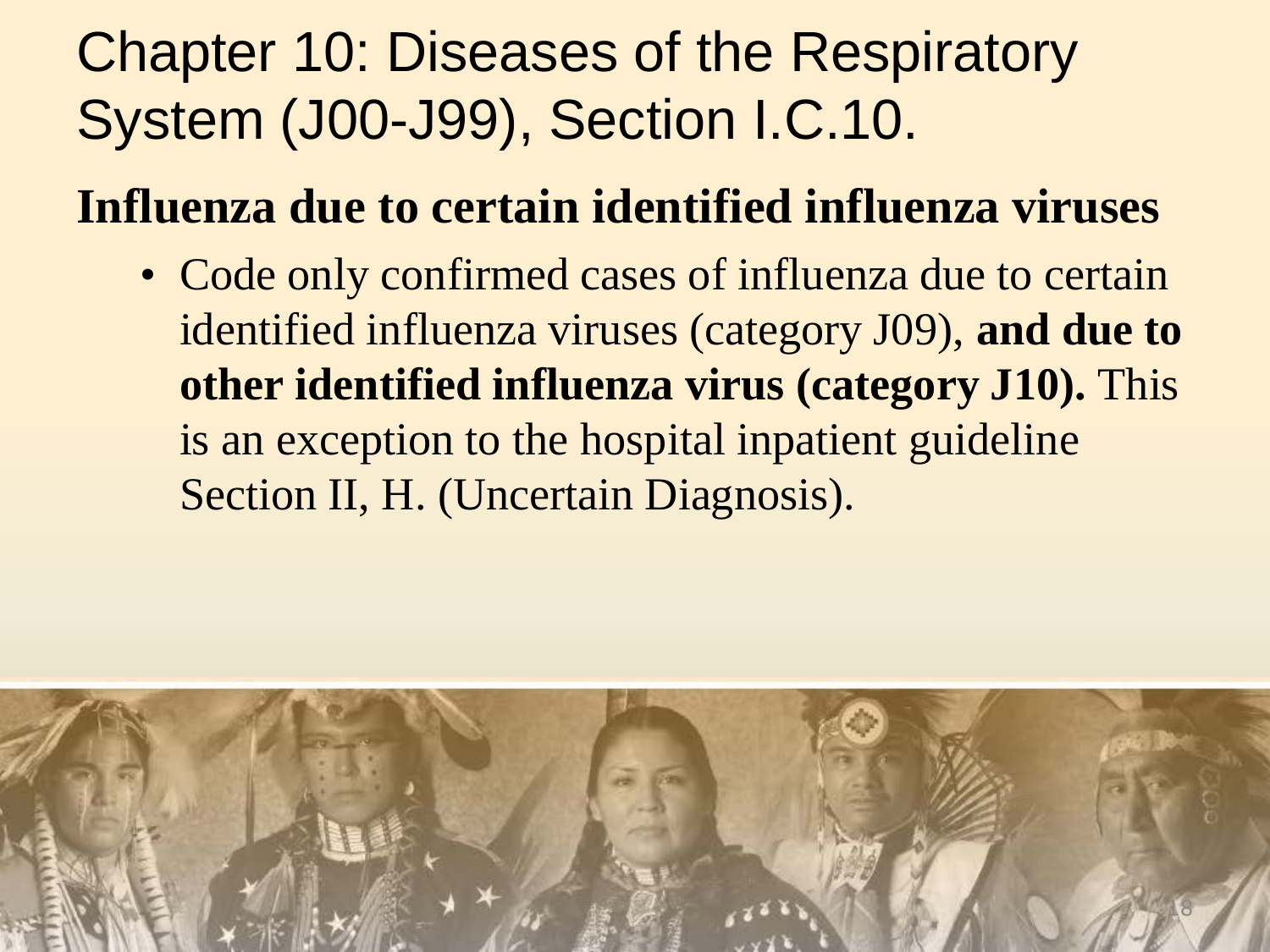### Chapter 10: Diseases of the Respiratory System (J00-J99)

• In this context, "confirmation" does not require documentation of positive laboratory testing specific for avian or other novel influenza A **or other identified influenza virus**. However, coding should be based on the provider's diagnostic statement that the patient has avian influenza, or other novel influenza A, **for category J09, or has another particular identified strain of influenza, such as H1N1 or H3N2, but not identified as novel or variant, for category J10**.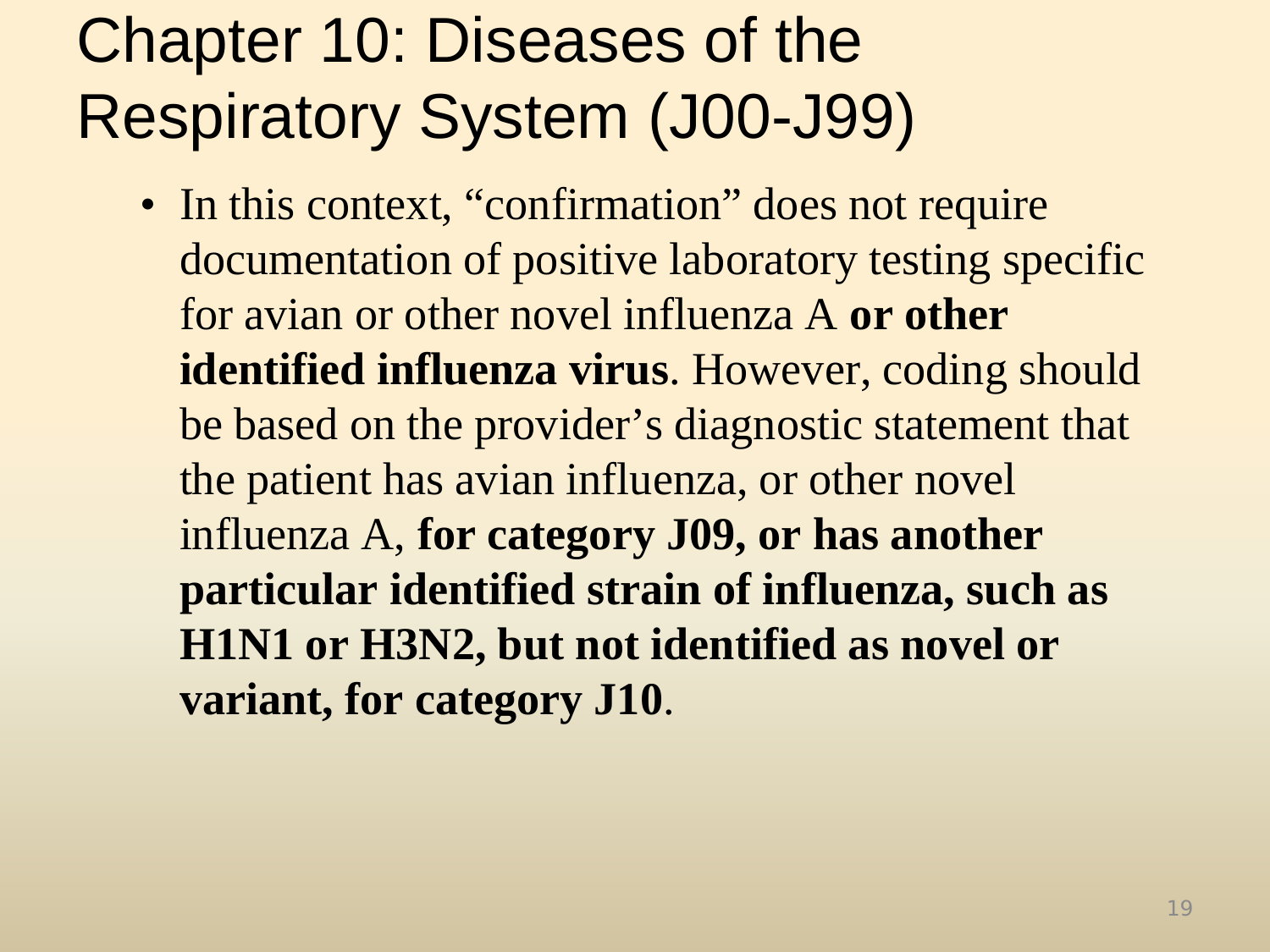## Chapter 10: Diseases of the Respiratory System (J00-J99)

• If the provider records "suspected" or "possible" or "probable" avian influenza, **or novel influenza, or other identified influenza, then** the appropriate influenza code from category J11, Influenza due to unidentified influenza virus, should be assigned. A code from category J09, Influenza due to certain identified influenza viruses, should not be assigned **nor should a code from category J10, Influenza due to other identified influenza virus.**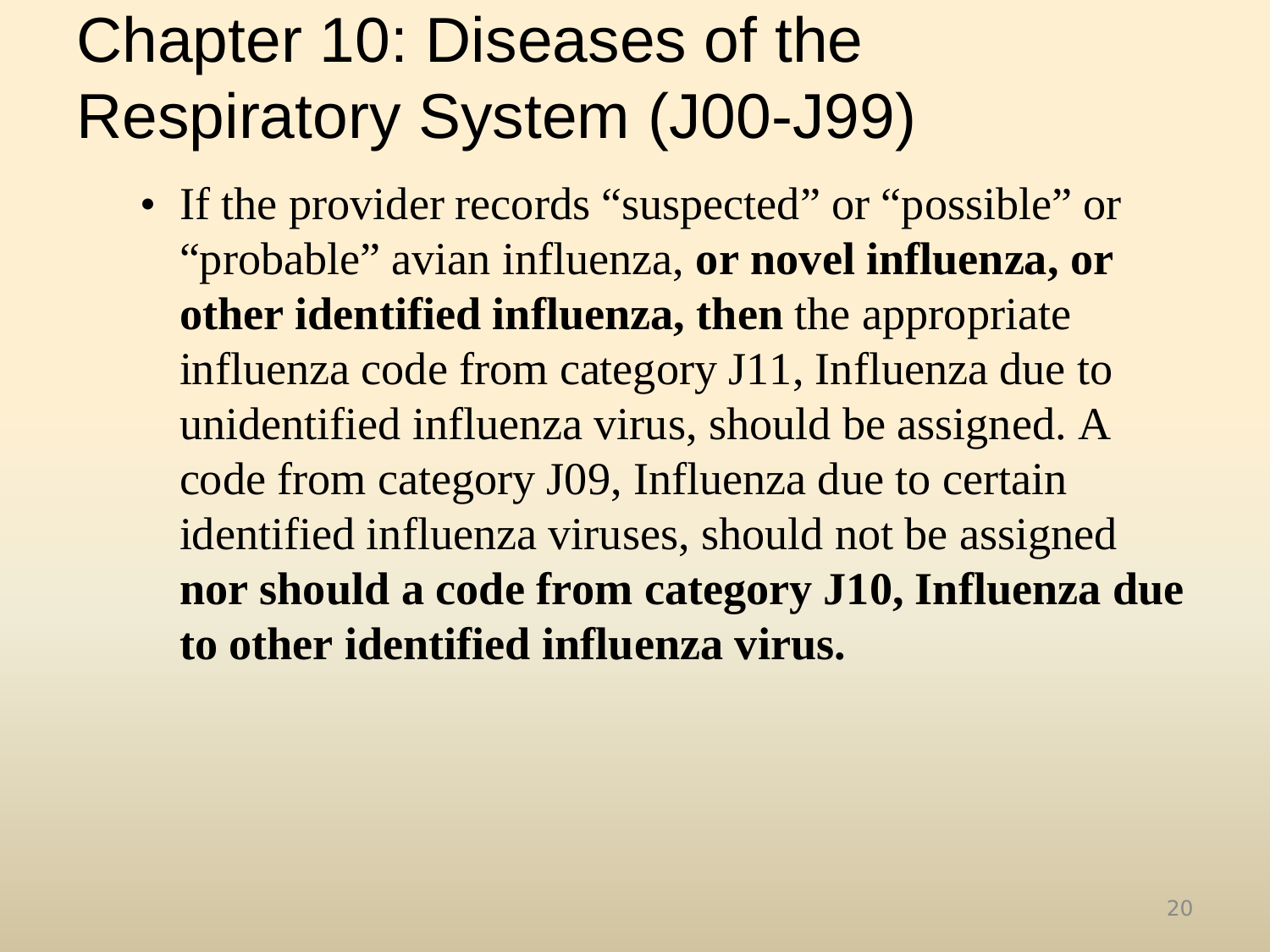#### Chapter 15: Pregnancy, Childbirth, and the Puerperium (O00-O9A) Section I.C.15.

- **Abortion with Liveborn Fetus**
	- When an attempted termination of pregnancy results in a liveborn fetus, assign code **Z33.2. Encounter for elective termination of pregnancy** and a code from category Z37, Outcome of Delivery.

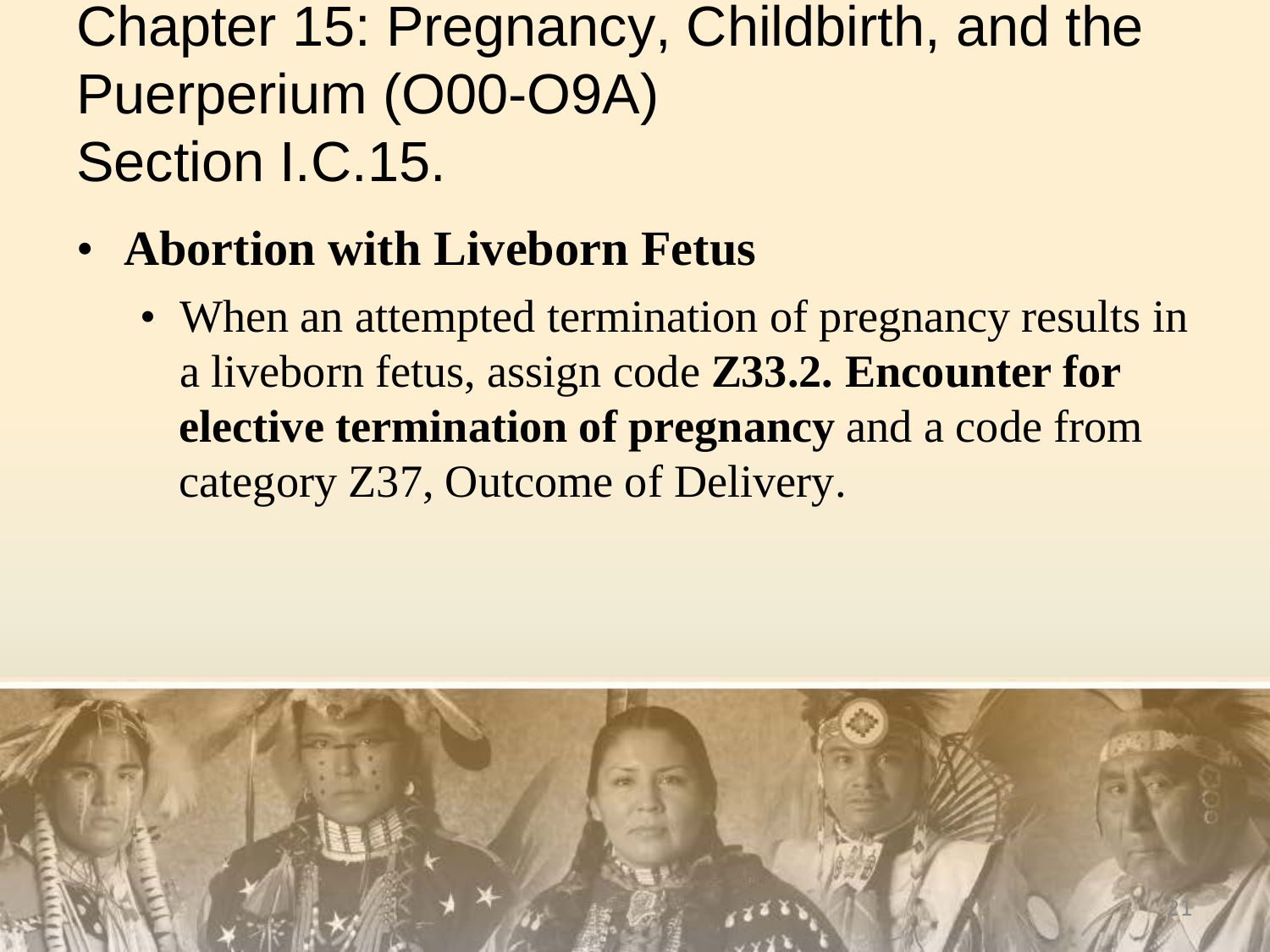#### Chapter 15: Pregnancy, Childbirth, and the Puerperium (O00-O9A) Section I.C.15.

#### **Complications leading to abortion**

• **Codes from Chapter 15 may be used as additional codes to identify any documented complications of the pregnancy in conjunction with codes in categories in O07 and O08**.

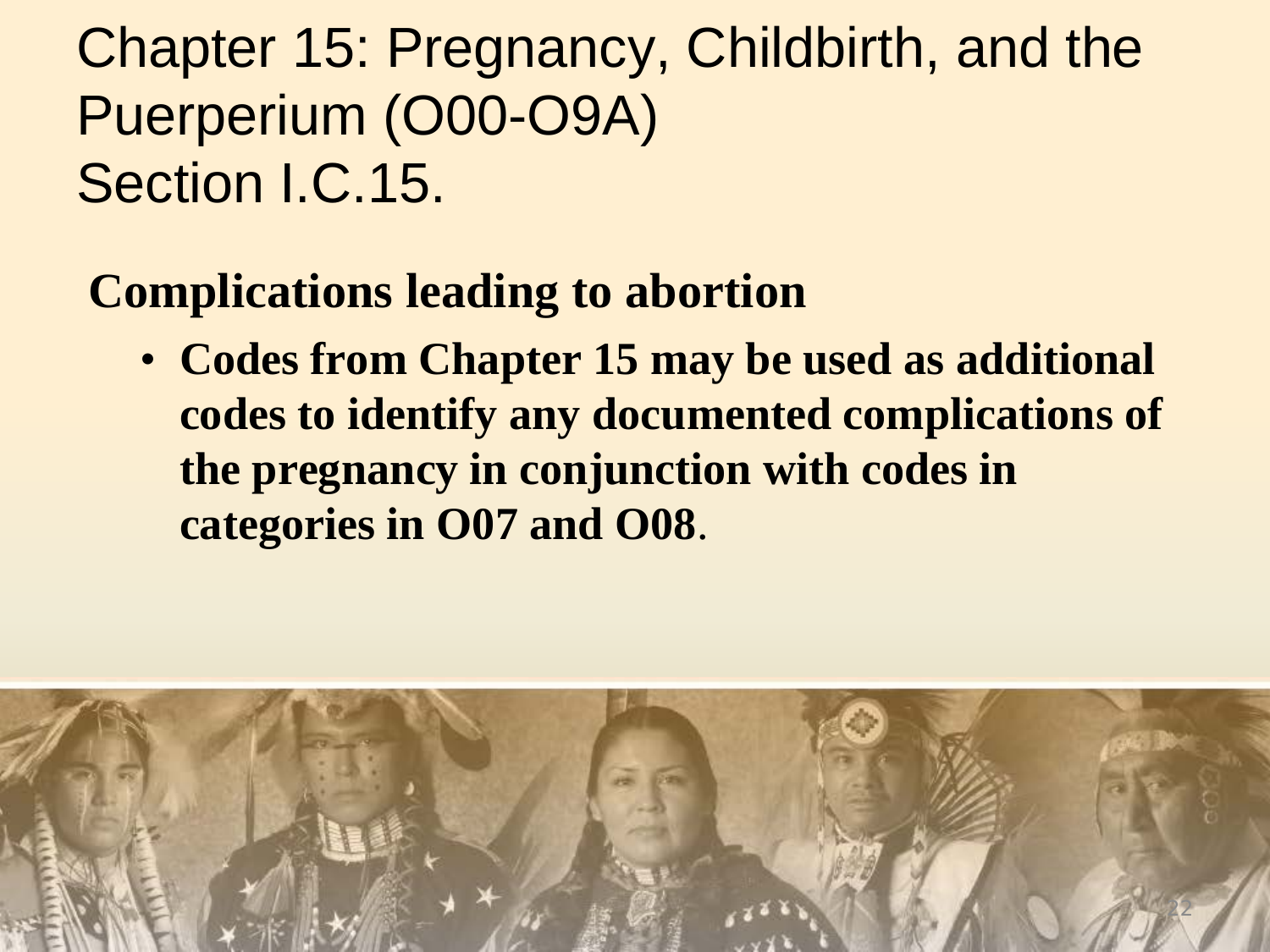#### Categories & Codes Exempt from Diagnosis Present on Admission Requirement

- **V00-V09 Pedestrian injured in transport accident**
	- **Except V00.81-, Accident with wheelchair (powered) V00.83-, Accident with motorized mobility scooter**
- **V10-V19 Pedal cycle rider injured in transport accident**
- **V20-V29 Motorcycle rider injured in transport accident**
- **V30-V39 Occupant of three-wheeled motor vehicle injured in transport accident**
- **V50-V59 Occupant of pick-up truck or van injured in transport accident**
- **V60-V69 Occupant of heavy transport vehicle injured in transport accident**
- **V70-V79 Bus occupant injured in transport accident**
- **V98-V99 Other and unspecified transport accidents**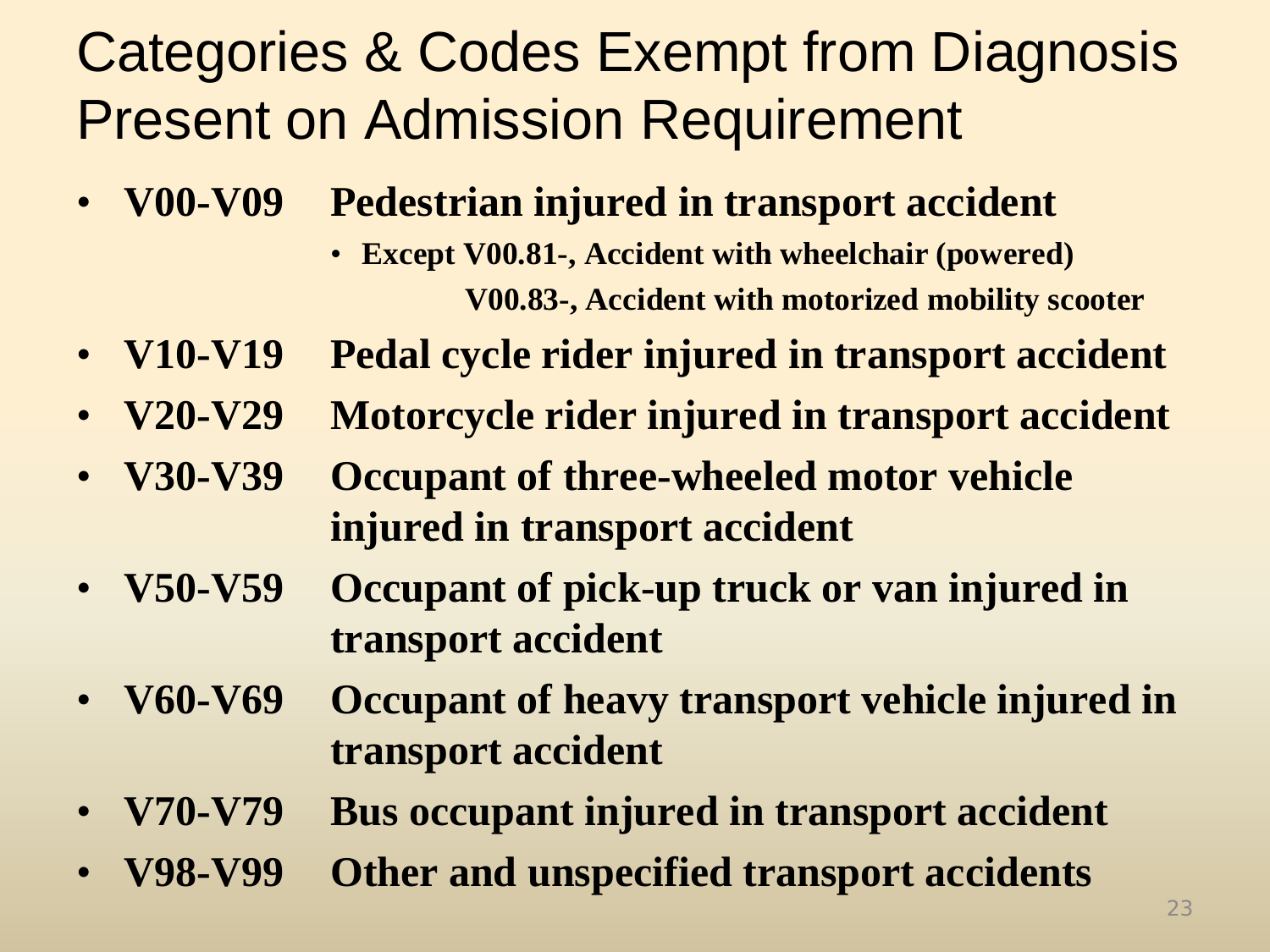#### Categories & Codes Exempt from Diagnosis POA Requirement

- **W14 Fall from tree**
- **W56 Contact with nonvenomous marine animal**
- **W58 Contact with crocodile or alligator**
- **W61 Contact with birds (domestic) (wild)**
- **W62 Contact with nonvenomous amphibians**
- **X71 Intentional self-harm by drowning and submersion** 
	- **Except X71.0-, Intentional self-harm by drowning and submersion while in bath tub**
- **X72 Intentional self-harm by handgun discharge**
- **X73 Intentional self-harm by rifle, shotgun and larger firearm discharge**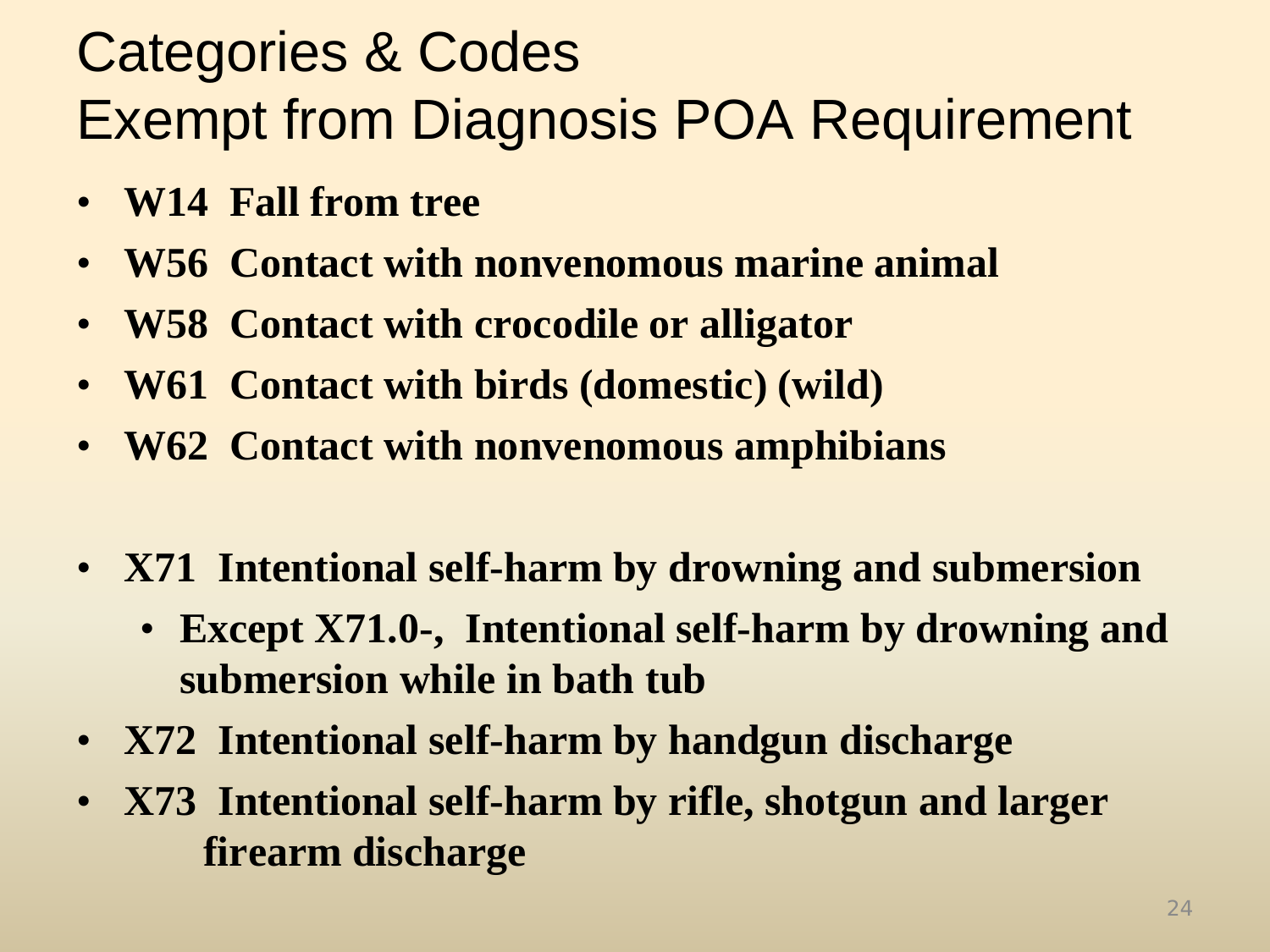#### Categories & Codes Exempt from Diagnosis POA Requirement

- **X74 Intentional self-harm by other and unspecified firearm and gun discharge**
- **X75 Intentional self-harm by explosive material**
- **X76 Intentional self-harm by smoke, fire and flames**
- **X77 Intentional self-harm by steam, hot vapors and hot objects**
- **X81 Intentional self-harm by jumping or lying in front of moving object**
- **X82 Intentional self-harm by crashing of motor vehicle**
- **X83 Intentional self-harm by other specified means**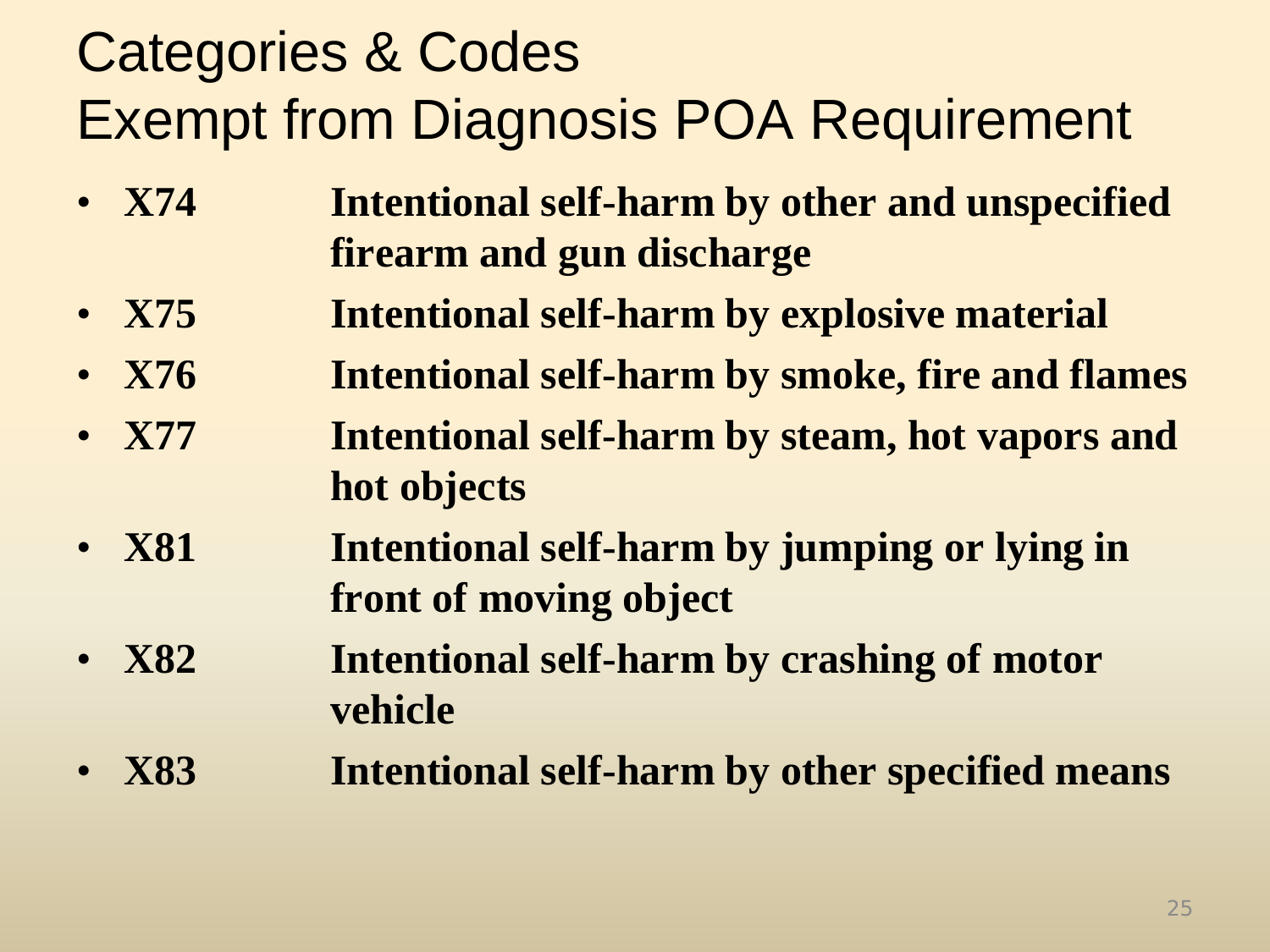# ICD-10-CM Coding Guidelines **2014**

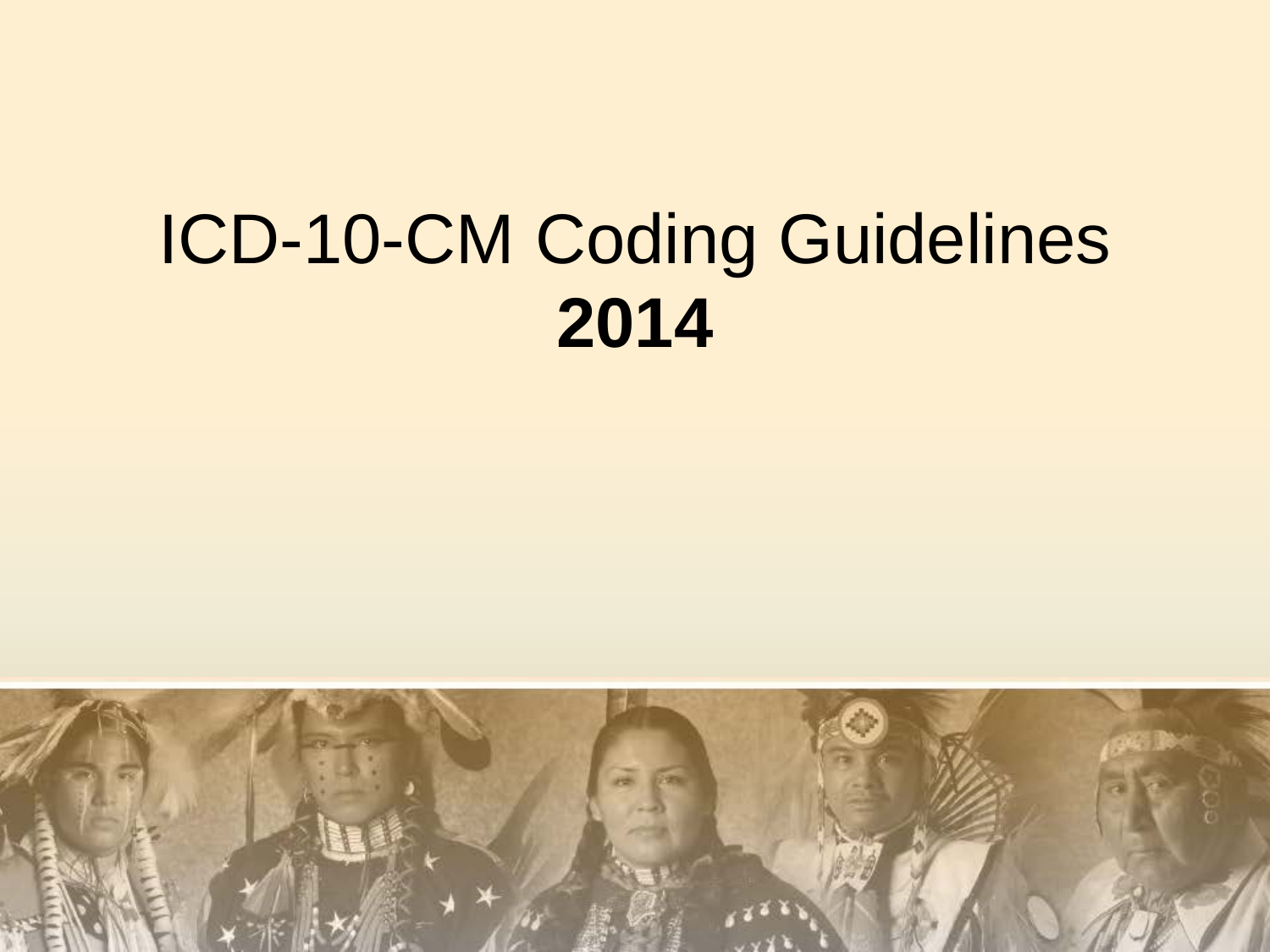## Guideline Changes

- Narrative changes appear in **bold** text
- Items underlined have been moved within the guidelines since the 2013 version
- *Italics* are used to indicate revisions to heading changes

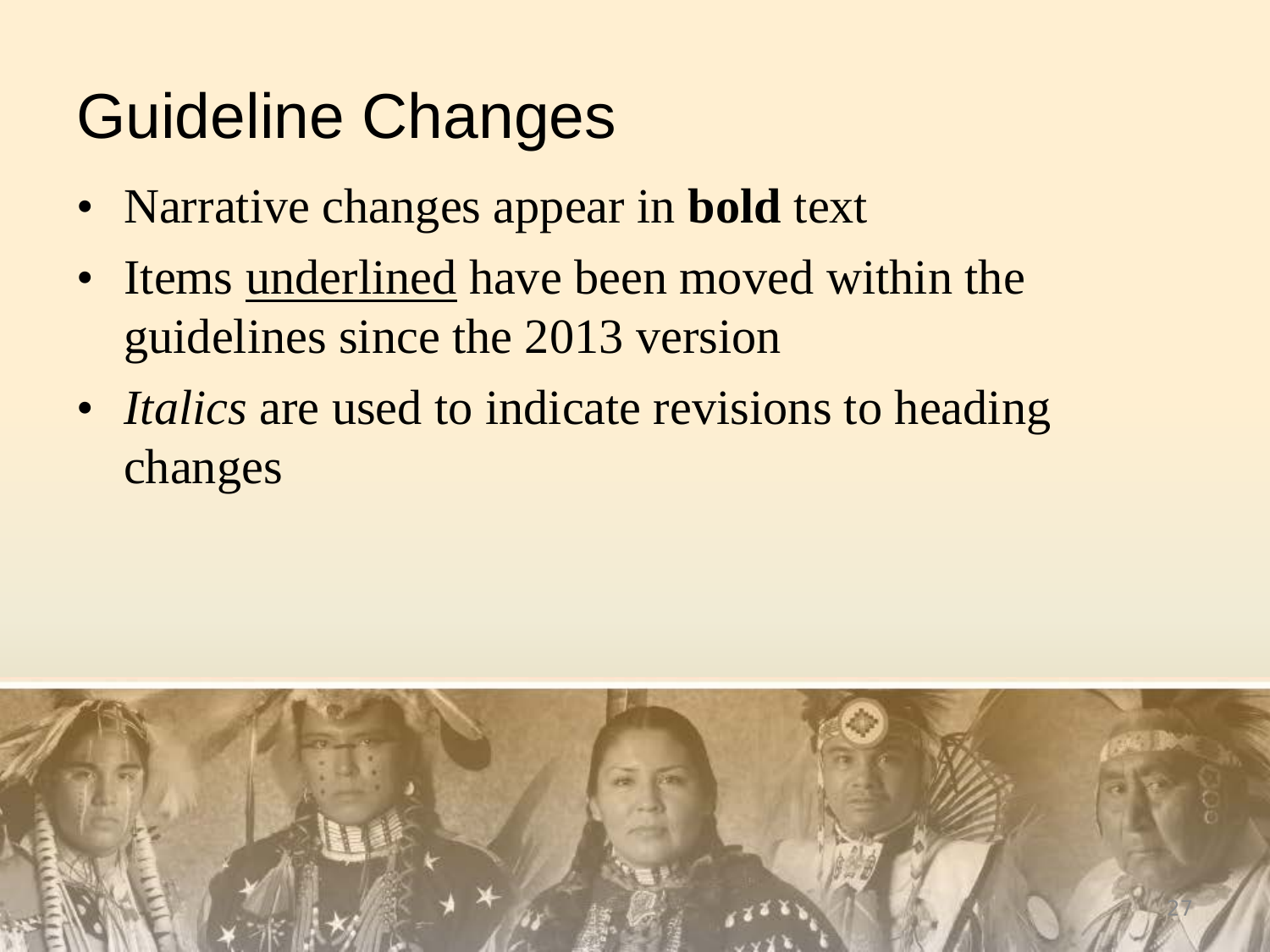### Conventions for the ICD-10-CM Section I.A.7 **Punctuation**

**( )** Parentheses are used in both the Alphabetic Index and Tabular List to enclose supplementary words that may be present or absent in the statement of a disease or procedure without affecting the code number to which it is assigned. The terms within the parentheses are referred to as nonessential modifiers.

**The nonessential modifiers in the Alphabetic Index to Diseases apply to subterms following a main term except when a nonessential modifier and a subentry are mutually exclusive, the subentry takes precedence. For example, in the ICD-10-CM Alphabetic Index under the main term**  Enteritis, "acute" is a nonessential modifier and "chronic" **is a subentry. In this case, the nonessential modifier "acute" does not apply to the subentry "chronic".**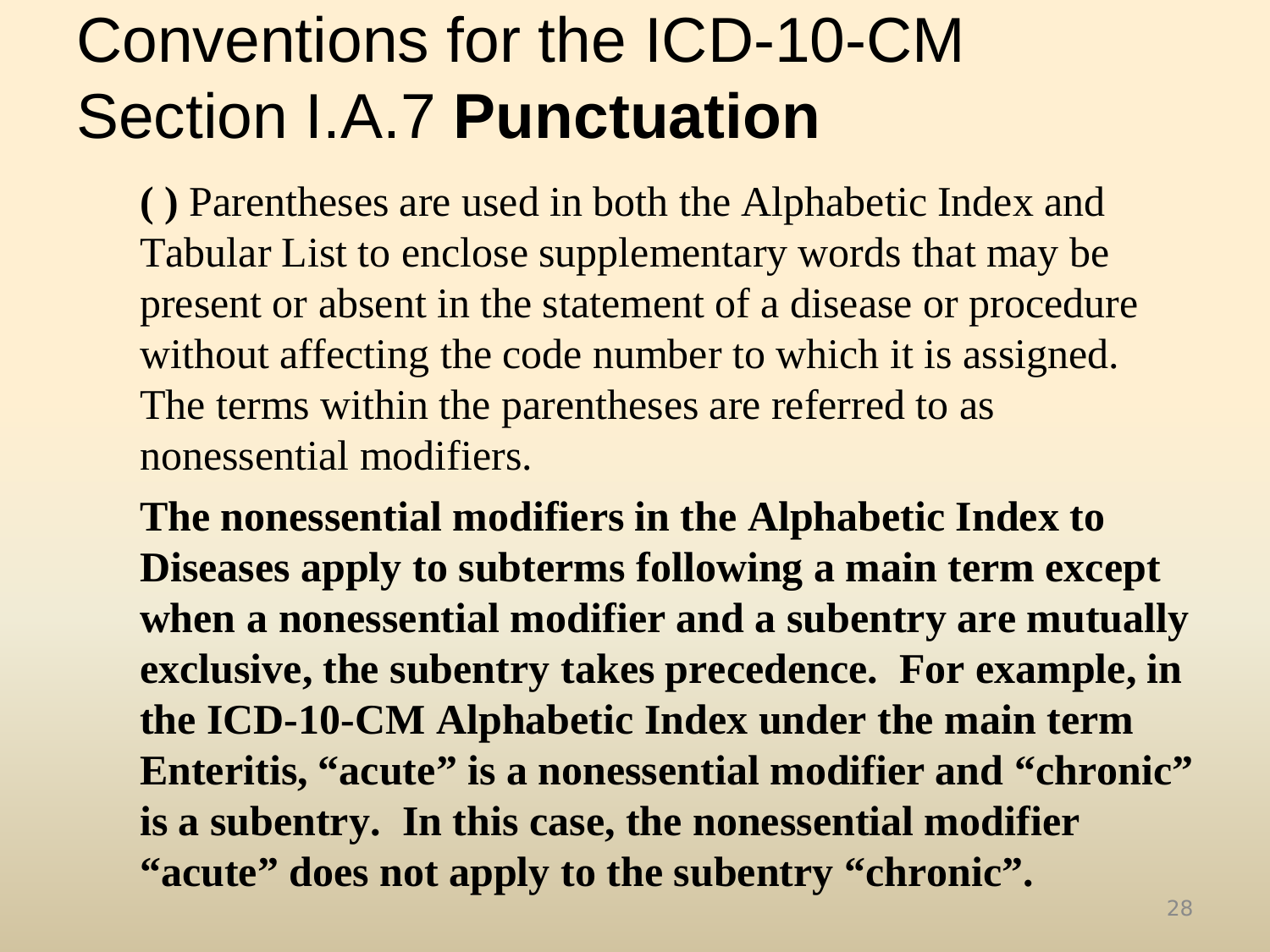## General Coding Guidelines Section I.B.18

**Use of Sign/Symptom/Unspecified Codes**

• **Sign/symptom and "unspecified" codes have acceptable, even necessary, uses. While specific diagnosis codes should be reported when they are supported by the available medical record documentation and clinical knowledge of the patient's health condition, there are instances when signs/symptoms or unspecified codes are the best choices for accurately reflecting the healthcare encounter. Each healthcare encounter should be coded to the level of certainty known for that encounter**.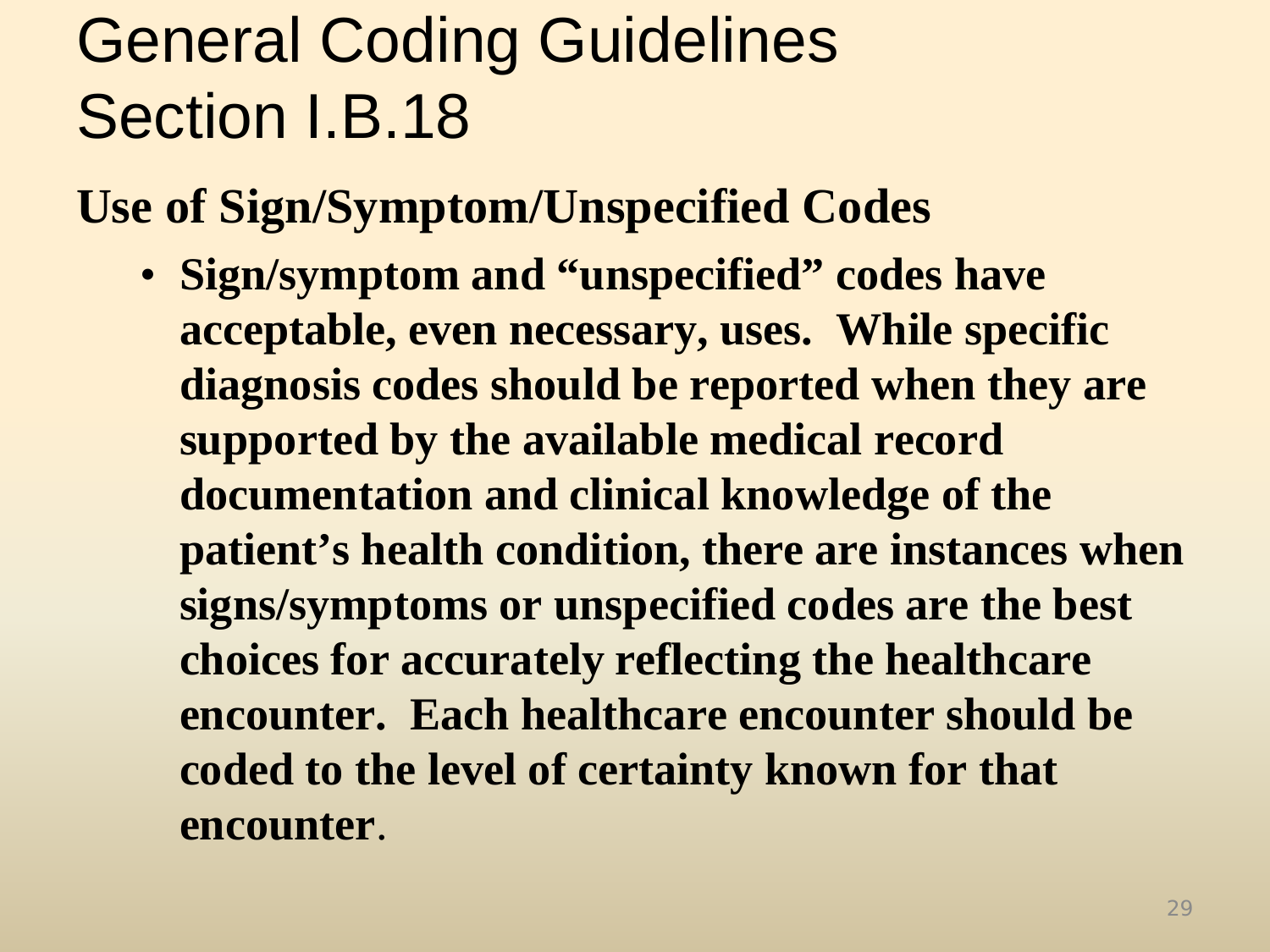### Use of Sign/Symptom/Unspecified Codes(continued)

• **If a definitive diagnosis has not been established by the end of the encounter, it is appropriate to report codes for sign(s) and/or symptom(s) in lieu of a definitive diagnosis. When sufficient clinical information isn't known or available about a particular health condition to assign a more specific code, it is acceptable to report the appropriate "unspecified" code (e.g., a diagnosis of pneumonia has been determined, but not the specific type). Unspecified codes should be reported when they are the codes that most accurately reflects what is known about the patient's condition at the time of that particular encounter. It would be inappropriate to select a specific code that is not supported by the medical record documentation or conduct medically unnecessary diagnostic testing in order to determine a more specific code.**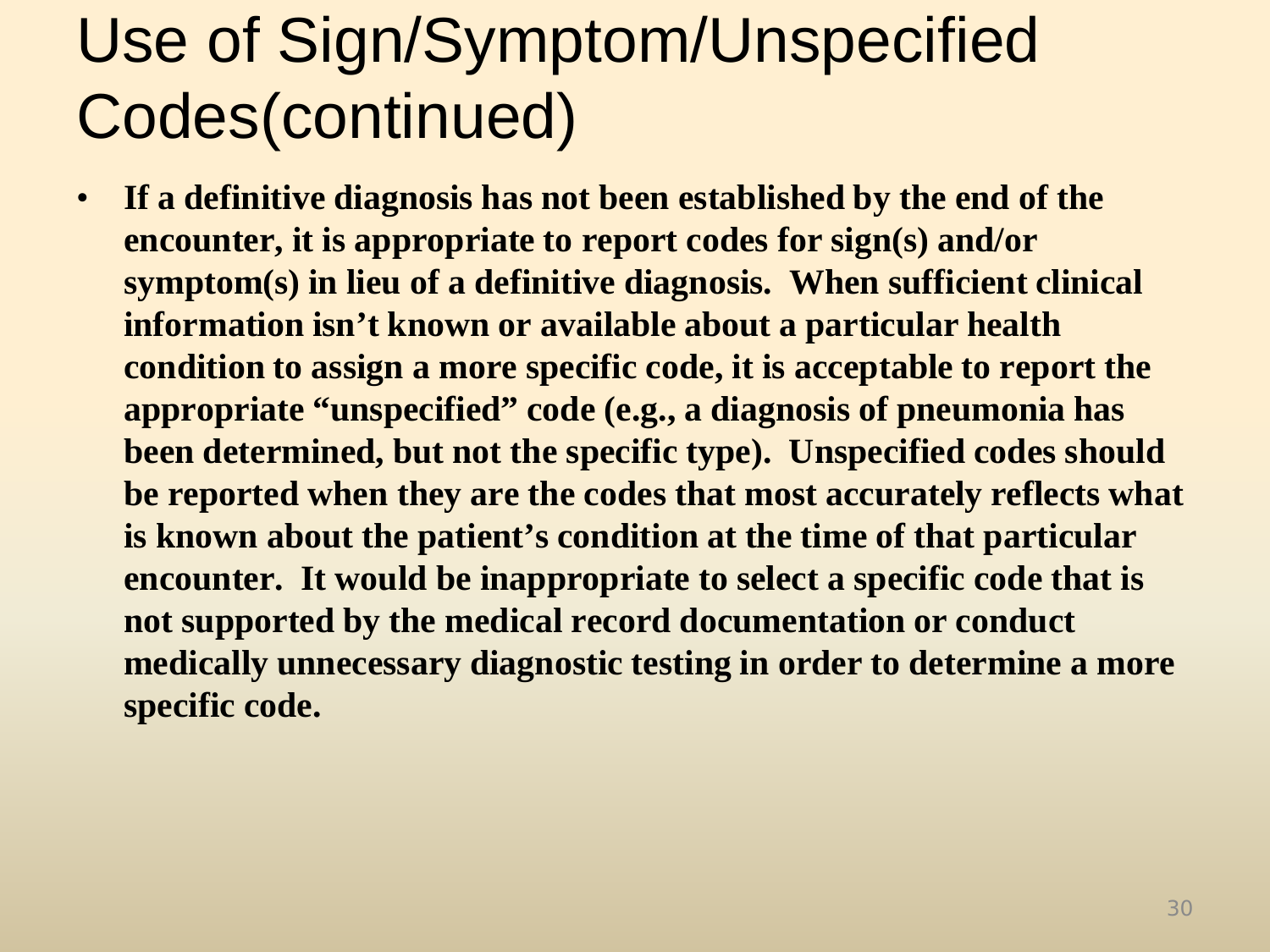## Chapter 20: External Causes of Morbidity (V00-Y99)

- **The external causes of morbidity codes should never be sequenced as the first-listed or principal diagnosis.**
- **There is no national requirement for mandatory ICD-10- CM external cause code reporting. Unless a provider is subject to a state-based external cause code reporting mandate or these codes are required by a particular payer, reporting of ICD-10-CM codes in Chapter 20 is not required. In the absence of a mandatory reporting requirement, providers are encouraged to voluntarily report external cause codes, as they provide valuable data for injury research and evaluation of injury prevention strategies.**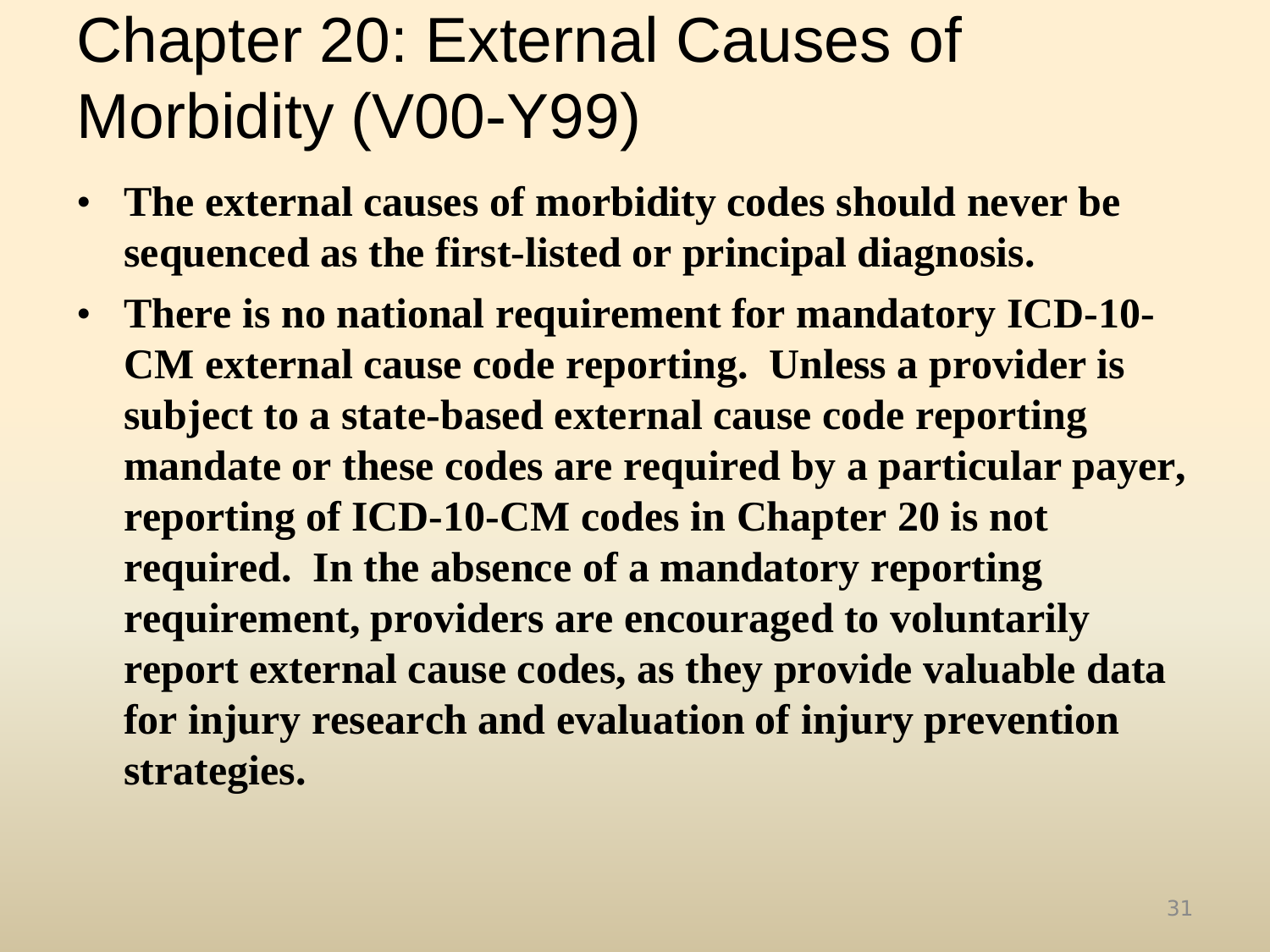Chapter 21: Factors Influencing health status and contact with health services (Z00-Z99)

- **Categories of Z codes**
- Encounters for Obstetrical and Reproductive Services
	- Codes in category Z3A, Weeks of gestation, may be assigned to provide additional information about the pregnancy. **The date of the admission should be used to determine weeks of gestation for inpatient admissions that encompass more than one gestational week.**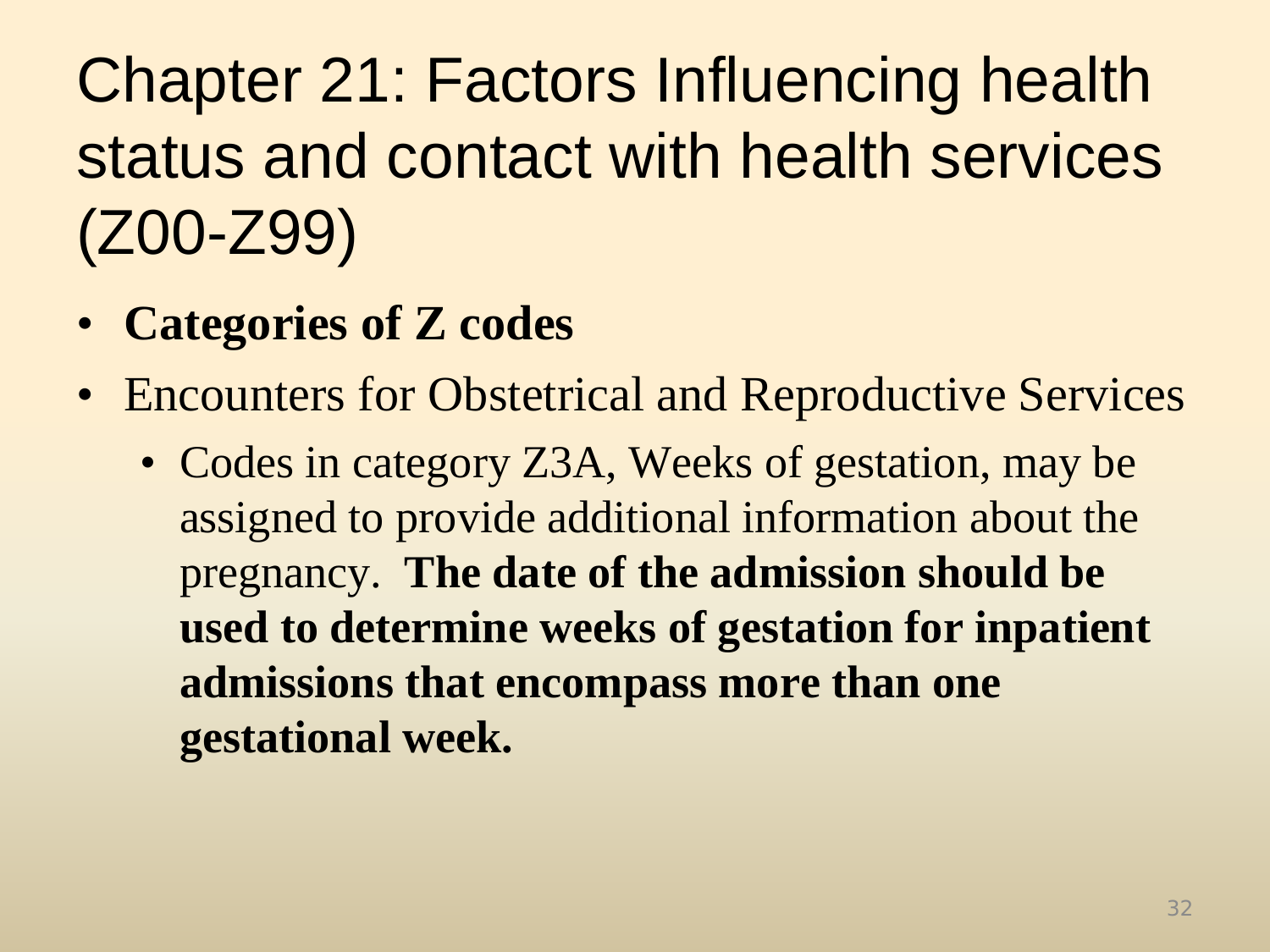## Section II. Selection of Principal **Diagnosis**

**K. Admissions/Encounters for Rehabilitation**

• **When the purpose for the admission/encounter is rehabilitation, sequence first the code for the condition for which the service is being performed. For example, for an admission/encounter for rehabilitation for right-sided dominant hemiplegia following a cerebrovascular infarction, report code I69.351, Hemiplegia and hemiparesis following cerebral infarction affecting right dominant side, as the first-listed or principal diagnosis.**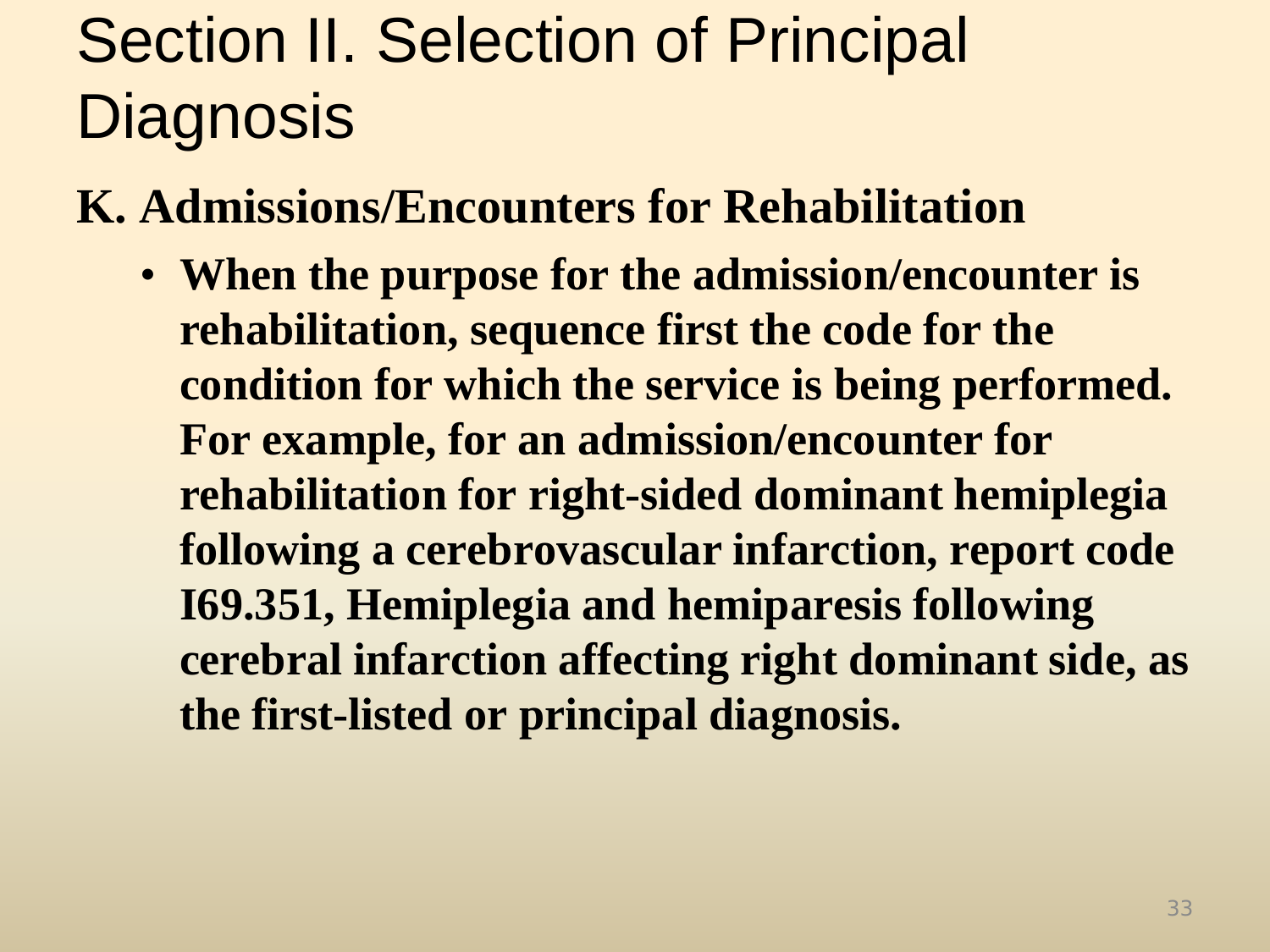### K. Admissions/Encounters for Rehabilitation *continued*

- **If the condition for which the rehabilitation service is no longer present, report the appropriate aftercare code as the first-listed or principal diagnosis.**
- **For example, if a patient with severe degenerative osteoarthritis of the hip, underwent hip replacement and the current encounter/admission is for rehabilitation, report code Z47.1, Aftercare following joint replacement surgery, as the firstlisted or principal diagnosis.**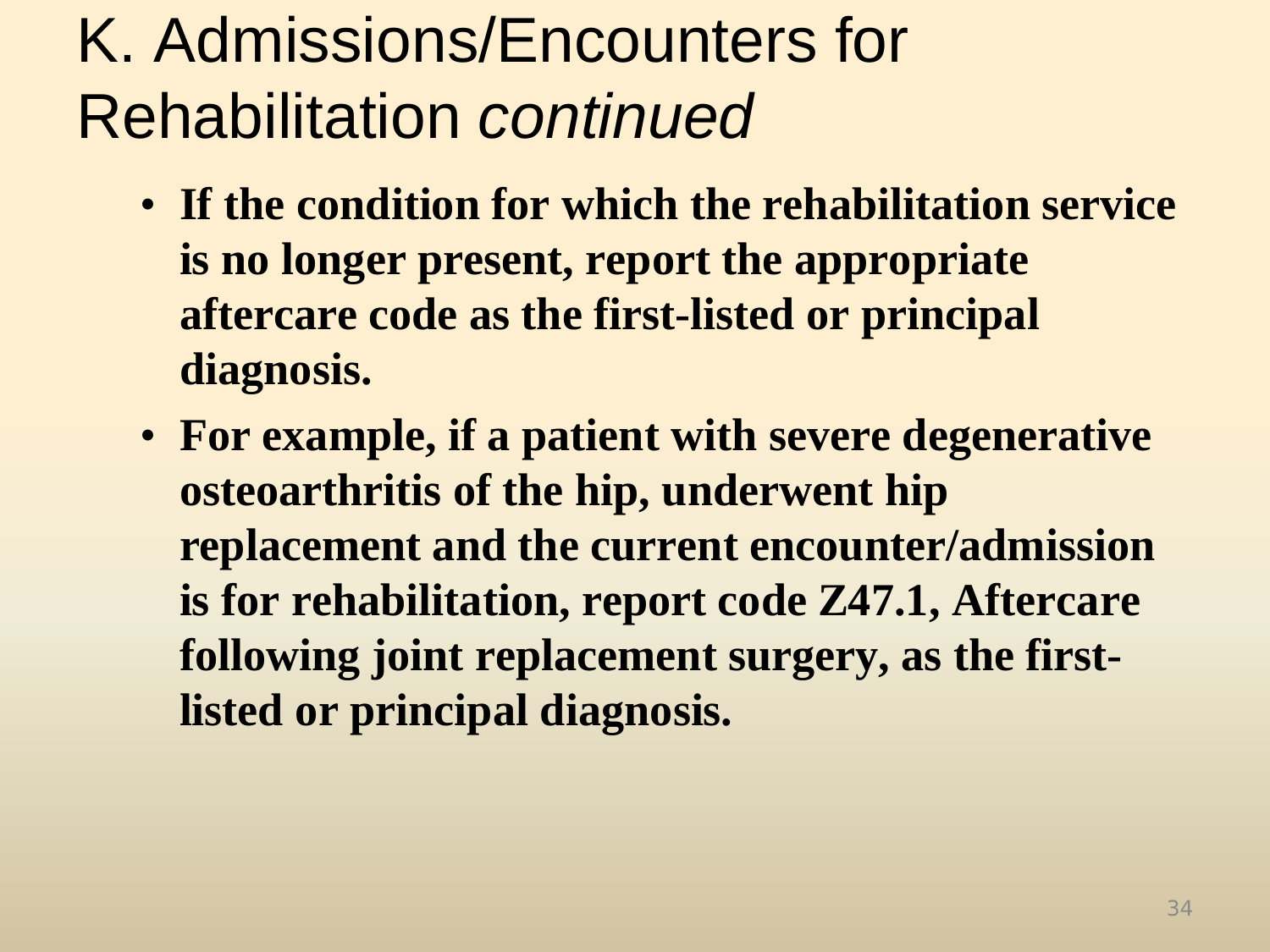#### Section IV. Diagnostic Coding and Reporting Guidelines for Outpatient Services

• Information about the use of certain abbreviations, punctuation, symbols, and other conventions used in the ICD-10-CM Tabular List (code numbers and titles), can be found in Section IA of these guidelines, under "Conventions Used in the Tabular List." Section I. B. contains general guidelines that apply to the entire classification. **Section I.C. contains chapter-specific guidelines that correspond to the chapters as they are arranged in the classification**. Information about the correct sequence to use in finding a code is also described in Section I.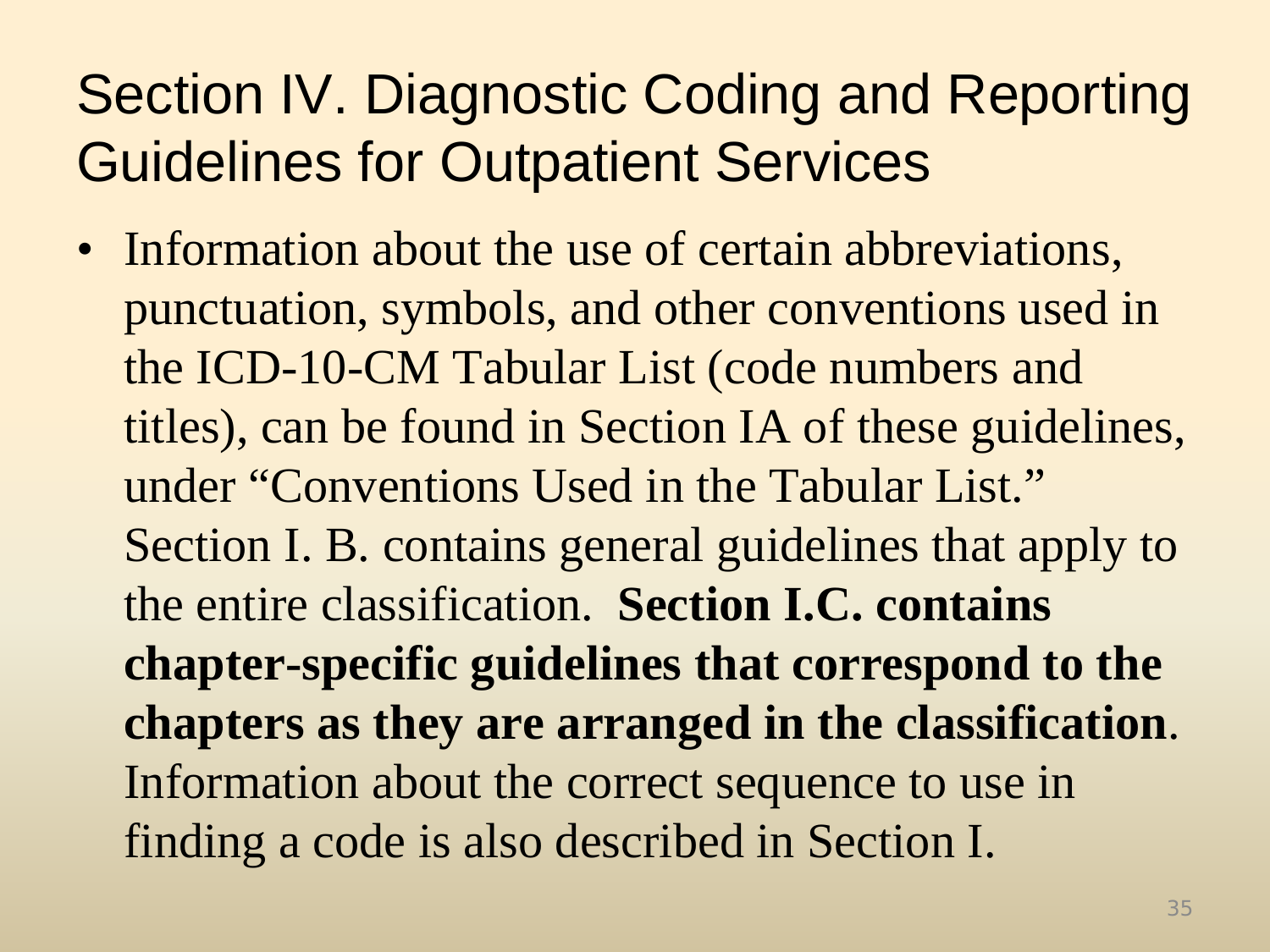Categories & Codes Exempt from Diagnosis Present on Admission Requirement Appendix I

- **Y03 Assault by crashing of motor vehicle**
- **Y07 Perpetrator of assault, maltreatment and neglect**
- **Y08.8 Assault by strike by sports equipment**
- **Y32 Assault by crashing of motor vehicle, undetermined intent**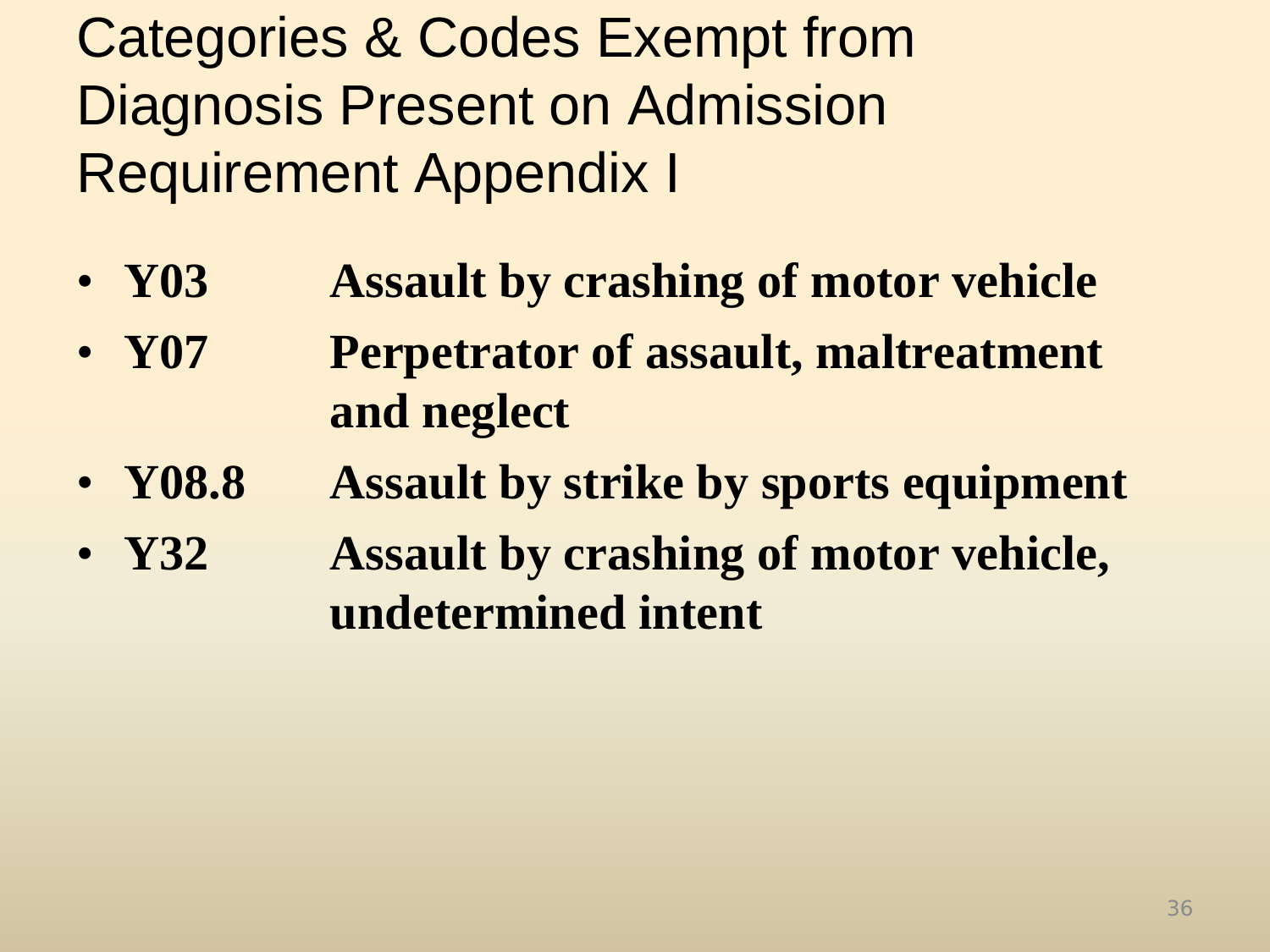#### Present on Admission Exempt List

- 2014 Present on Admission Exempt List
- [https://www.cms.gov/Medicare/Coding/ICD10/2014-](https://www.cms.gov/Medicare/Coding/ICD10/2014-ICD-10-CM-and-GEMs.html) [ICD-10-CM-and-GEMs.html](https://www.cms.gov/Medicare/Coding/ICD10/2014-ICD-10-CM-and-GEMs.html)